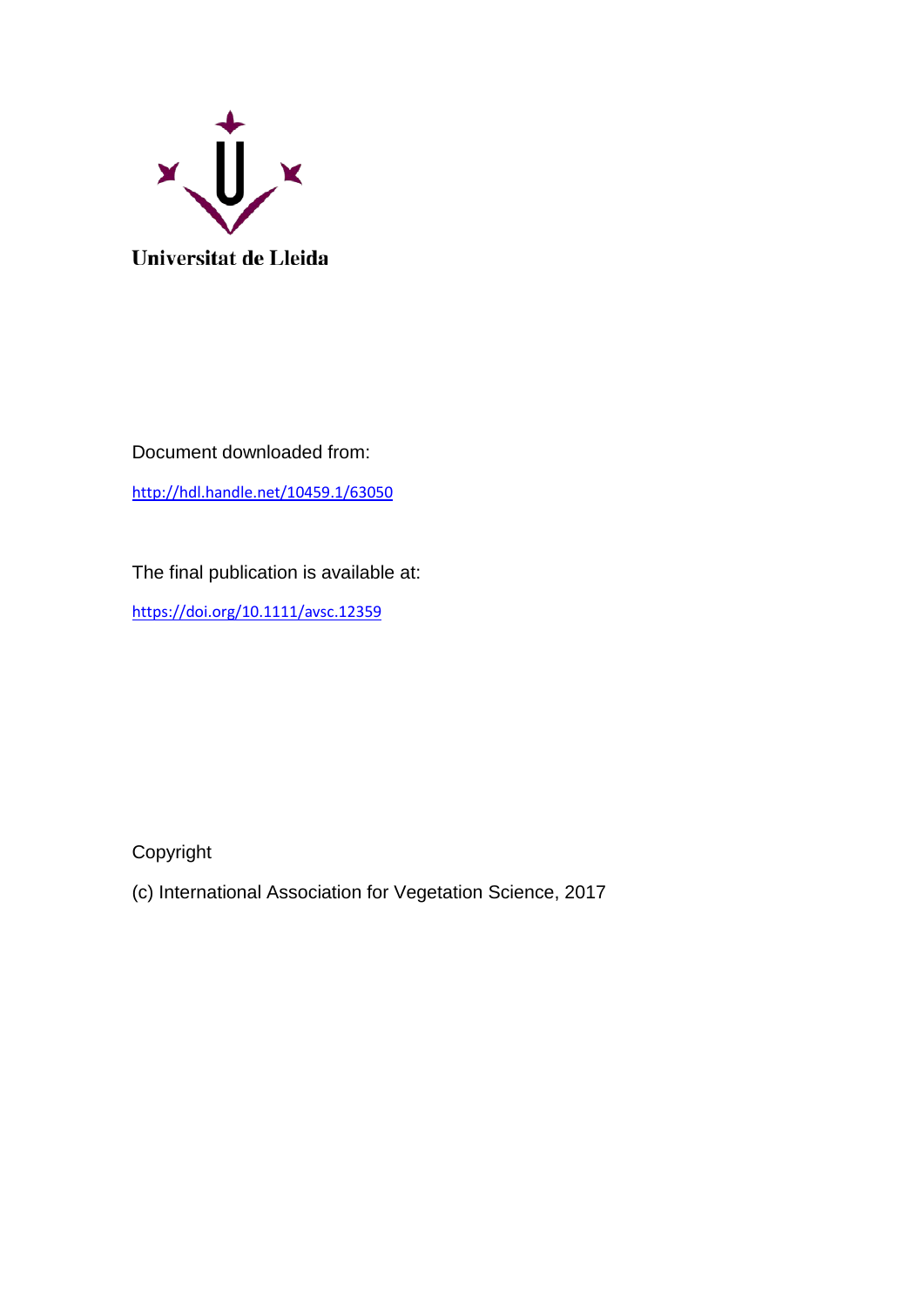- **Using the response – effect trait framework to quantify the value of fallow patches in**
- **agricultural landscapes to pollinators.**
- Irene Robleño, Jonathan Storkey, Xavier O. Solé-Senan& JordiRecasens
- 4 Robleño, I. (corresponding author, irene.rm@hbj.udl.cat)<sup>1</sup>,
- 5 Storkey, J. (jonathan.storkey@rothamsted.ac.uk)<sup>2</sup>,
- 6 Solé-Senan, X.O. (xavi.sole@hbj.udl.cat)<sup>1</sup>,
- Recasens, J. (jrecasens@hbj.udl.cat)<sup>1</sup>
- 
- 9 <sup>1</sup> Dept. Hortofructicultura, Botànica i Jardineria, Agrotecnio, ETSEA, Universitat de Lleida, Avda. Rovira Roure 191, Lleida, E-25198, Catalonia, Spain
- 11 <sup>2</sup>Sustainable Agricultural Sciences, Rothamsted Research, Harpenden, Herts, AL5 2JQ, UK
- 

# **Abstract**

 **Questions:** What is the role of managed fallow habitats in providing resources for pollination services in agricultural landscapes? How is resource provision affected by fallow management and landscape structure? Can the resulting variation in the value of fallows to pollinators be

- explained using the response-and-effect trait framework?
- **Location:** Four semi-arid Mediterranean agricultural regions (NE Iberian Peninsula).

 **Methods:** Landscape complexity, fallow field age and management practices were identified 20 as the explanatory factors that interact which each other and affect the provision of resource for pollination communities. A trait-based approach was taken to model the system. Plant 22 traits were selected on the basis of their response to abiotic factors (response traits) and those 23 that influence the interaction with pollinators (effect traits). Plant community characterization was calculated based on both taxonomic and functional indices. The linkages between the selected plant traits on contrasting fallows were analyzed using community-weighted mean Redundancy Analysis (CWM-RDA).

- **Results:** The presence of semi-natural areas in the landscape was shown to enhance the value of fallows for pollinators, providing a source of diverse flower forms. In contrast, we found that field edges act as a relatively poor reservoir for flowering plant species in these areas. Land- use practices promoting mid-successional plant communities that support the coexistence of diverse life forms with overlapping flowering periods and a range of flower morphologies had the greatest potential to support a diverse pollinator community.
- **Conclusions:** An early-herbicide application (February) combined with shredding were identified as the best fallow-practices for enhancing resources for pollinators. The construction of our framework will help policy makers to identify management recommendations that will result in the most beneficial plant communities for pollinators in fallows.
- **Keywords:** Fallow lands, Agri-environmental schemes, Functional traits, Ecosystem services, Pollinator attractiveness, Environmental filters.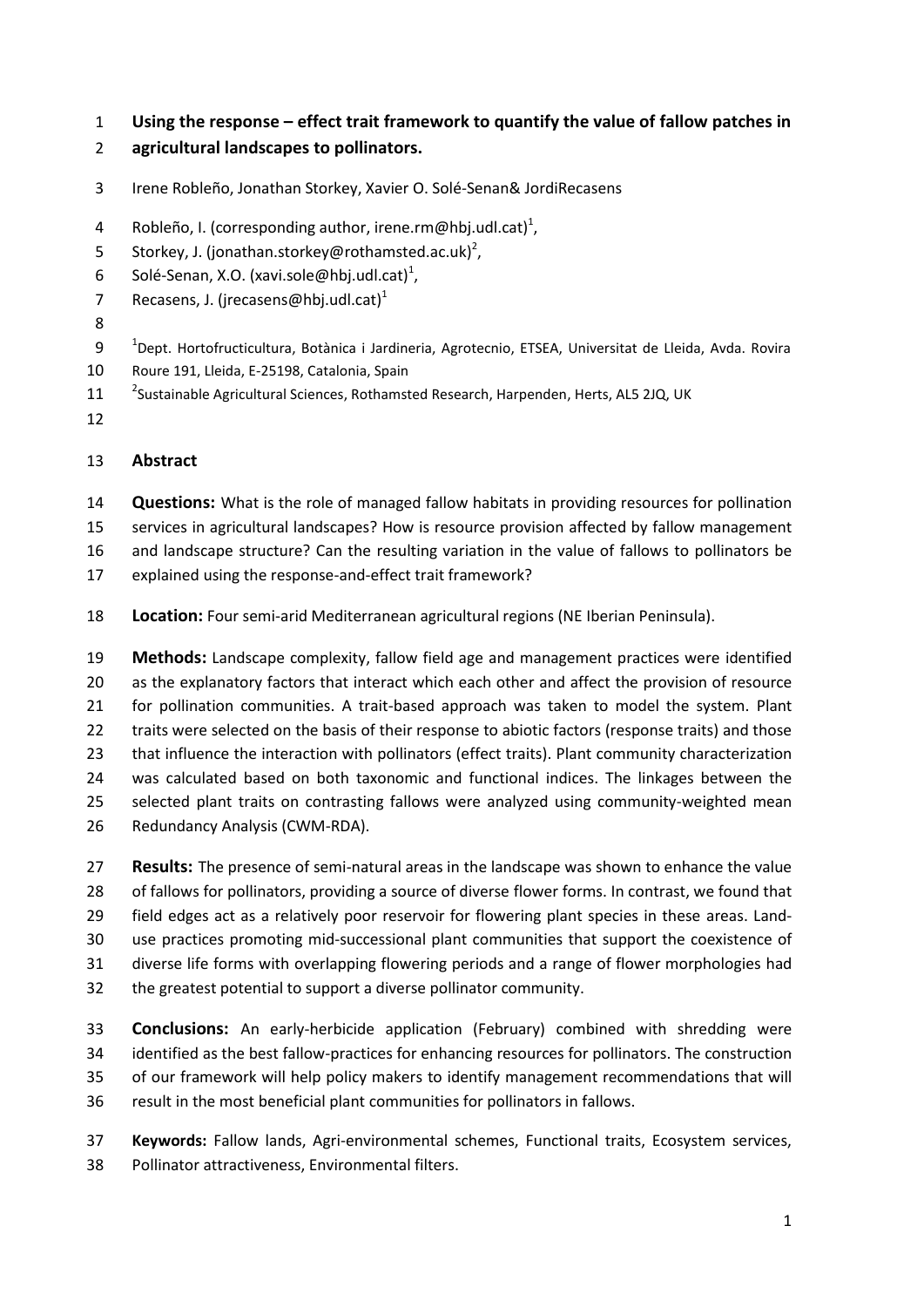#### **Nomenclature:** de Bolòs et al. (2005)

#### **Introduction**

 In recognition of the unintended environmental consequences of the drive for increased productivity of agricultural land, the European Union's Agri-Environmental Regulation Initiative has promoted various Agri-Environmental Schemes (AES) to enhance levels of biodiversity on farmland (Whittingham 2011). Leaving land fallow is one option available in these schemes and is one of the most promising approaches for supporting and enhancing biodiversity in agro-ecosystems (Toivonen et al. 2013; Ma & Herzon 2014). In contrast to perennial field margins, fallows present the opportunity to manage large areas in field centres that provide a habitat for species adapted to disturbed environments (Butler 2009). Although the management of fallows has tended not to be primarily driven by the delivery of ecosystem services, these non-crop habitats are important landscape elements which may reinforce key ecosystem services such as pollination or biological control in the context of optimizing the multi-functionality of AES habitats (Kuussaari et al. 2011; Toivonen et al. 2013).

 Because fallows are located in the main area of crop fields, characterized by regular disturbance, they provide a habitat for arable plant species that are functionally distinct from the more generalist species that tend to be found in the boundary features of arable landscapes. These arable plants (including many that could be classified as weeds) are more sensitive to perturbations and may also have a high intrinsic value as a component of biodiversity that provides distinct resources and functions in agroecosystems (Rotchés-Ribalta et al. 2015). The value of these floras on fallow lands will be influenced by the historical management pressure imposed on the field crop and on the specific conditions generated by the management of the fallow. A poor seed bank resulting from intensively managed land will require seeds from outside the field to increase plant diversity; therefore the surrounding landscape may also play a key role, acting as a reservoir for propagules (Kohler et al. 2008). A complex landscape, with a high percentage of natural and semi-natural habitats, is likely to act as a refuge for weed species that are most sensitive to intensive agriculture and also offer a great amount of resources for pollinator insects (Smart et al. 2002; Gaba et al. 2010; Solé-Senan et al. 2014).

 Declining weed abundance has been identified as a driver of both pollinator declines and losses of pollination services (Steffan-Dewenter & Westphal 2008; Nicholls & Altieri 2012). Therefore, providing greater plant biodiversity on farmland through the provision of areas of land managed specifically for this aim is likely to increase the provision of a range of ecosystem services and utilizing fallow land avoids the negative impact arable weeds have on crop yield. However, it is difficult to quantify the enhancement of pollinator habitat (Whittingham 2011; Wratten et al. 2012) - all plant species do not contribute equally to the delivery of varied ecosystem processes and the sustainability and resilience of these processes may depend on aspects of diversity beyond the number of species present in a community (Stuart-Smith et al. 2013). Different pollinators promote selection for diverse floral forms that produce an array of "pollination syndromes", defined as a suite of floral traits that function as an advertisement and reward for pollinators (Fenster et al. 2004; Poveda et al. 2005). Changes in floral characters such as morphology, colour and odor or food quality can influence pollinator visits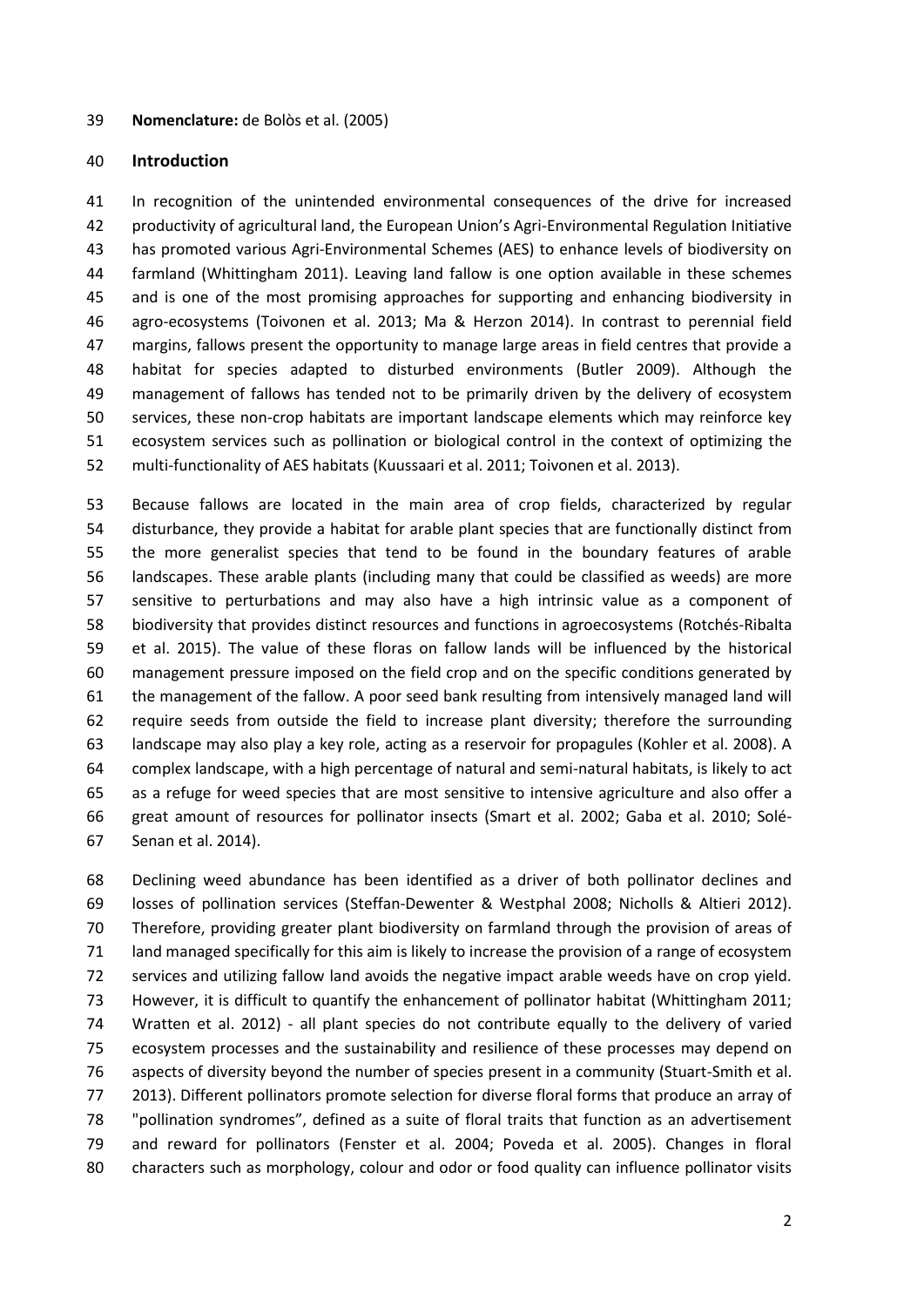(Wratten et al. 2012; Ricou et al. 2014). Developing models for quantifying the relative value of 82 different habitats in the context of these floral traits is a clear research need for assessing contrasting habitats and management recommendations. Although the most often used management techniques to enhance pollinator habitat on farmland consist of field margin manipulation, the role of fallow land as a temporary patch habitat in dryland Mediterranean systems has been seldom explored.

 The use of functional traits has been an important conceptual advance in linking biodiversity with ecosystem processes and associated services (Ma & Herzon 2014). A conceptual framework has been developed by Lavorel & Garnier (2002) that differentiates traits associated with response to environmental and management filters – response traits - from those that determine the effect of that change in the functional signature of the plant community on ecosystem services - predicted by effect traits. The overlaps or correlation between relevant response and effect traits will determine the extent to which an environmental or management driver will impact ecosystem functioning. This framework has recently been extended to systems where services are delivered by higher trophic groups (Lavorel et al. 2013; Solé-Senan et al. 2017).

 The goal of this study was to populate this framework based on plant species abundance measured in experimental fallows in four semi-arid regions of the NE Iberian Peninsula, modelling the effects of landscape, age of fallow and field management as a series of filters acting on plant biodiversity and pollinator insects. By selecting target traits, we set out to 1) examine the response of plant vegetation traits to environment and management factors and 2) explore the overlap and interaction with plant 'effect' traits to predict the potential impact of changes in management in contrasting landscapes on the potential value of the fallows to pollinators.

## **Material and methods**

## **Study area and experimental design**

 Trials were located in the Catalan part of the Ebro basin (north-eastern Iberian Peninsula), an area with a flat or slightly undulating topography, Mediterranean continental climate and average annual rainfall of 350 mm. A total of four separate fallow lands with different ages were selected as study areas: Montcortes (41°42'35.22''N; 1°13'52.33''E) and Ballobar (41°32'55.37''N; 0°5'59.06''E), were new fallows following an annual crop rotation and Balaguer (41°44'38.92''N; 0°45'21.63''E) and Mas de Melons (41°30'14.26''N; 0°42'40.18''E), have remained as fallows for five and four years before the start of the experiment respectively. All the study sites were selected because they were located in areas dominated by dryland cereal crops but represented different degrees of landscape complexity, from structurally simple –with high percentage of arable land- to more complex ones –with high percentage of semi-natural patches- (Appendix S1). All are also included in a special protection area of the Natura 2000 network, a key policy instrument for continental wide biodiversity protection in Europe.

 We conducted a three-year field experiment (overthe 2012, 2013 and 2014 agronomic seasons, from October to June-July) to examine the succession of plant communities on fallow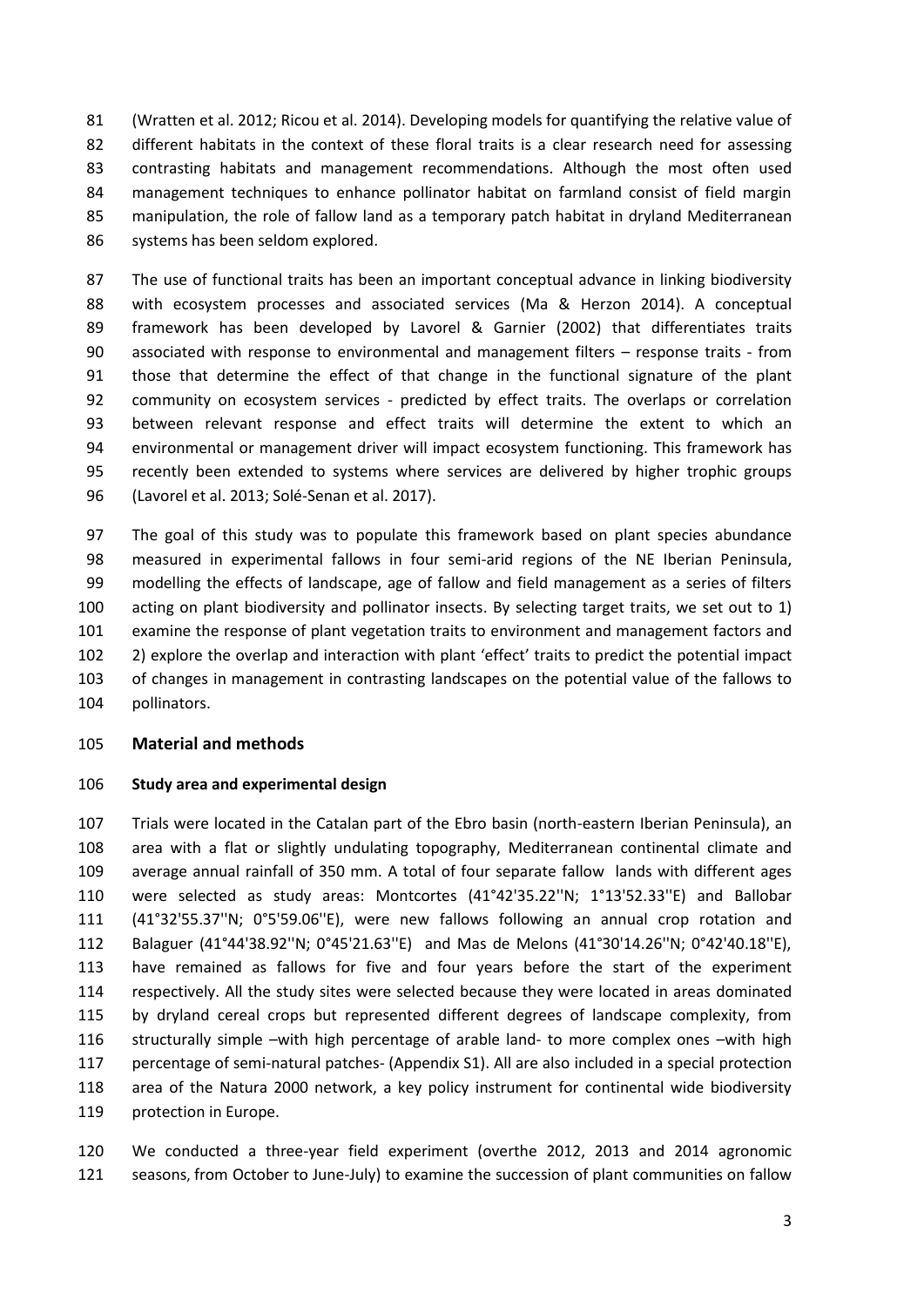lands and the impact of contrasting management. The different starting points of the fallow fields allowed us to test the impact of management in the context of different natural successional stages,from more ruderal to more competitive communities. In each of the four 125 study sites, one fallow field was divided into 21 plots of 200  $m^2$  as a randomized complete block design with three replicates for each of the treatments which reproduce some of the most common cultural practices carried out in fallow lands. The following treatments were applied: 1) chisel plough -a minimum tillage resulting in soil disturbance down to ten cm, 2) shredding – cutting and removal of the biomass-, 3) herbicide spray – glyphosate at 1.5 lha<sup>-1</sup> dose- and 4) alfalfa sowing. The treatments had different timings: "early dates" – February, for chisel and herbicide, "late dates" –April: again for chisel, herbicide and shredding, and October for alfalfa sowing. Additionally, some plots were untreated (control), giving a total of seven treatments repeated three times in each study area: early chisel, late chisel, early herbicide, late herbicide, late shredding, early alfalfa and untreated control. At the end of each agronomic season (October), the vegetation of all experimental plots was cut in order to remove an excess of organic matter while maintaining the cumulative effect of the previous treatments.

## **Vegetation sampling**

139 Plant data were collected from five quadrats of 0.25  $m^2$  located on each experimental plot in May, 15-20 days after the last management was done and when AES restrictions came into force. Coverage of each species was visually estimated as a percentage of the area of the entire quadrat (Appendix S2). Vegetation richness was recorded as the number of plant species identified in each quadrat.

## **Landscape/habitat information**

 Data on landscape structure variables were obtained from an aerial orthophoto SIGPAC [\(http://sigpac.mapa.es/fega/visor/\)](http://sigpac.mapa.es/fega/visor/) taken during the experimental period and measured within circles with a radius of 500 m around the centre of each experimental field, identified as the appropriate scale at which weeds are most strongly associated with landscape structure (Gaba et al. 2010; Marshall et al. 2006). After checking that the non-crop elements of the landscape had not change substantially during the study period, two landscape variables were calculated: percentage of semi-natural habitats and length of field edges, which previous studies have shown are relevant to plant diversity and weed community composition in the study area, providing quantified information regarding the surrounding habitat (Solé-Senan et al. 2014). Semi-natural habitats were identified as all non-cropped land uses and edge length was calculated by summing all the boundaries of the fields in that area.

## **Selection of plant traits**

 According to the model proposed by Lavorel et al. (2013), we first identified the plant traits that we expected to respond directly to the environmental and management drivers described above (response traits) (Appendix S3). Growth form together with flowering onset were included as they have been associated with persistence in disturbed habitats (McIntyre et al. 1995; Cornelissen et al. 2003; Gunton et al. 2011) and have been related to management practices, specifically the intensity of tillage (Fried et al. 2012). Seed dispersal plays an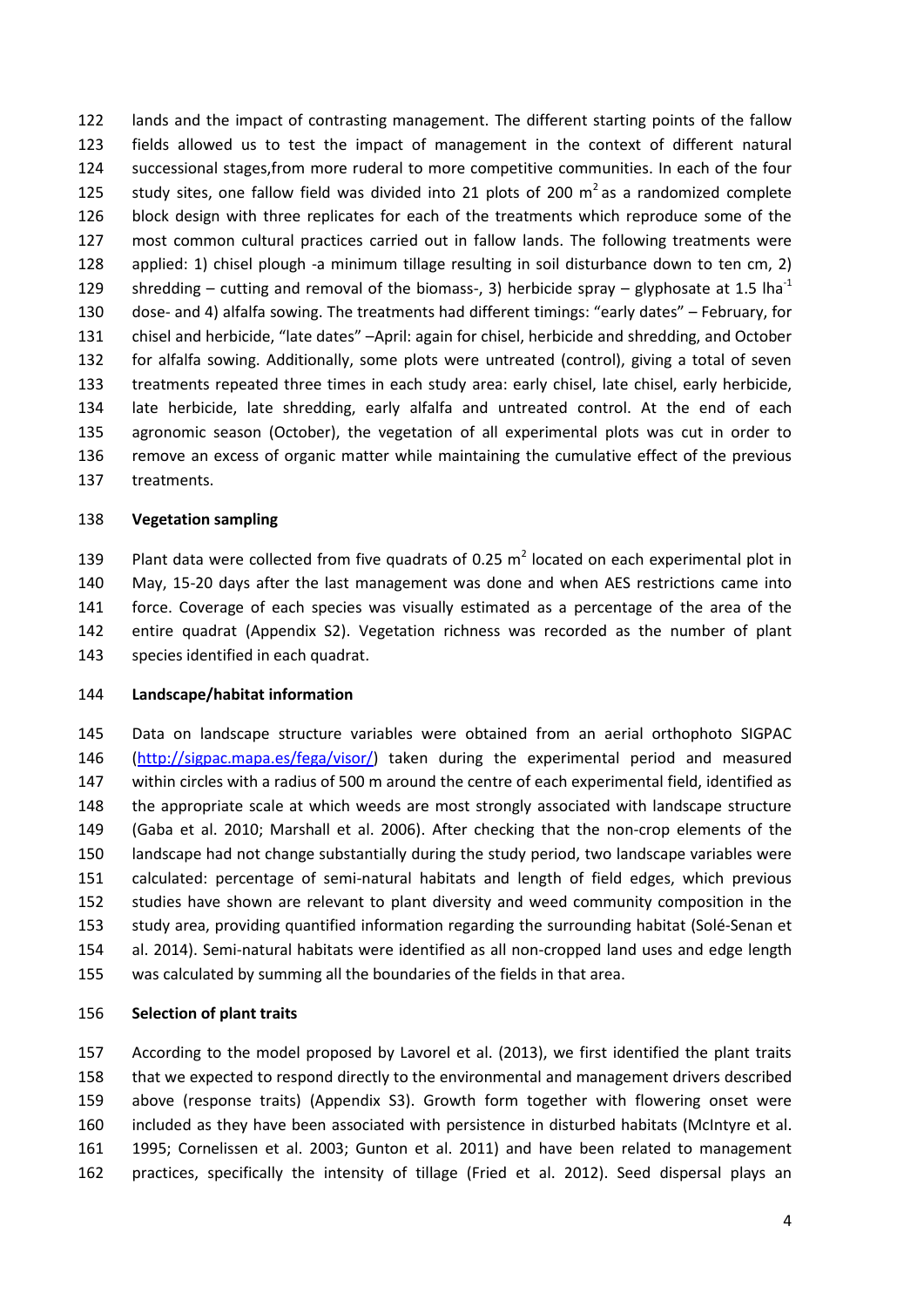important role as it affects plant colonization, related to landscape structure and disturbance level, therefore modulating community assembly in space and time (McIntyre et al. 1995; Critchley et al. 2004). Plant height and Specific Leaf Area (SLA, the ratio of leaf surface to leaf dry mass) were both expected to respond to intensity of disturbance with disturbed environments being characterised by shorter plants with higher SLA, associated with faster resource use strategies *sensu* Westoby (1998). Plant height and SLA are also related to plant competition, which will vary with the succession stage.

 Secondly, we classified the plant traits that can influence interactions with pollinator communities (effect traits) in the context of the traits of the pollinators themselves (trophic response traits, *sensu* Lavorel et al. 2013) (Appendix S3). It has long been noted that changes in floral features are highly linked with this function (Wratten et al. 2012; Ricou et al. 2014);so- called "pollination syndromes" (Fenster et al. 2004), such as corolla morphology and colour. These were therefore selected as traits that determine pollinator response. Discrimination between different corolla shapes is associated with accessibility (Gómez et al. 2008), distinguishing among generalists (pollinated by several to many animal species from different taxa) and specialist (pollinated by one or a few taxonomically similar animal species) flowers (Ashworth et al. 2004). This is likely to be correlated with morphometric parameters of pollinators (body size and mouthparts length) (Fenster et al. 2004). Flower colour is also a plant effect trait that will determine pollinator response. It is related to UV reflection and the ability of perception, thus it is associated with visual attractiveness (Menzel & Shmida 1993; Ricou et al. 2014). Finally, flowering duration also influences pollination visitation, determining reward (nectar and/or pollen) availability period (Bosch et al. 1997).

 Trait values for each of the species were obtained from the literature and from open access databases (Appendix S3). We acknowledge the potential importance of intra-specific variability in determining functional diversity (Albrecht et al. 2012) and the benefit of measuring traits directly in the contrasting treatments. However, although this may affect the conclusions based on plastic traits such as SLA and height, many of the traits we included in our analysis (such as flower morphology and growth form) are categorical and will be largely unaffected by intra-specific differences.

 Plant community characterization was calculated based on taxonomic and functional indexes. Two taxonomic metrics were selected: the total species richness (S) and the Shannon entropy index (H), presented as the exponential of Shannon-Weaver index. With this transformation, species are weighted in proportion to their frequency in the sampled community (Appendix S2) and thus it can be interpreted as an equivalent number of species in the community if they were all equally common and facilitates the interpretation and comparison of diversity among communities (Jost, 2006). To assess the functional approach we used the community-weighted mean (CWM) trait value (Garnier et al. 2004), which expresses the mean trait value in the community weighted by the relative abundance of the species. Furthermore, as a 201 complementary metric, we quantified the degree to which trait values differ in a community by functional diversity (FD). We measured the variation in traits by using Rao´s quadratic diversity, combining multiple traits into one FD index (Moretti et al. 2013). Unlike CWM, which is calculated per each trait separately, FD is based on multiple traits. The Rao coefficient has recently been identified as a useful metric for comparing functional studies of contrasting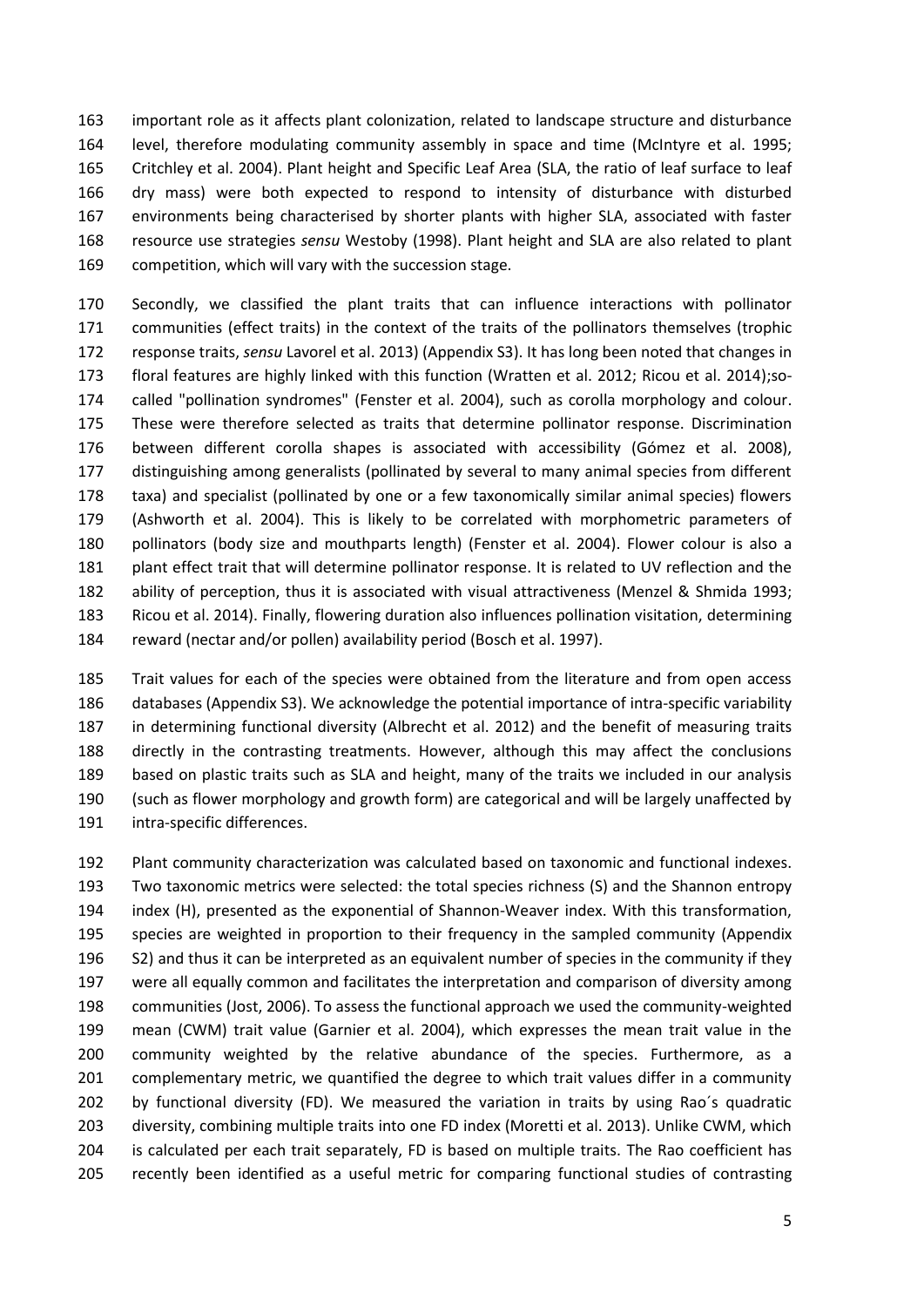- biological communities and has the flexibility to combine dissimilarity data from single traits
- 207 into a compound value from multivariate analysis of multiple traits (Ricotta and Moretti 2011).

# **Statistical analysis**

 Species richness, H, and FD (Rao) indexes were used to explain variation in plant communities between the different habitats and landscapes (Appendix S4). We performed General Linear Mixed Models (GLMM) with Poisson error distribution to investigate the relationship with landscape features and fallow-age taking into account only data from control plots. The effect 213 of field treatments on diversity and species richness were tested, using all data, by a Linear Mixed Model (LMM) and a post-hoc Tukey´s pairwise comparison was utilized to determine differences among treatments. Locality and plot were included as random factors in both analysis to control the different historical management and the independence of the samples.

 To quantify the innate correspondence between response-effect traits values in the study species pool, a Principal Components Analyses (PCA) was carried out to characterize the patterns of correlations among them. Variance in trait values between species was standardized to zero mean and unit standard deviation to give them all equal weight in the analysis before performing the PCA. To assess how the variability of individual traits changes along the environmental factors (effects of landscape, age since fallow and field treatments) we performed a CWM-RDA analysis following Kleyer et al. (2012). This technique uses multiple linear regressions (ordinary least squares) among response variables (traits) and predictors (environmental data). Because *Medicago sativa* was sown in some treatments, this species was excluded from the analysis in alfalfa plots, therefore only testing the indirect effect of the cultivation and additional competition on the background flora. Locality and plot were included as covariables.

 T-value biplots were constructed from the CWM-RDA analysis for each of the explanatory variables (effects of landscape, age since fallow and field treatments) using the Van Dobben method (terBraak and Looman, 1994). Previous studies have used these ordination diagrams to disentangle plant species relationships (Madrigal et al. 2011; Schmitt et al. 2010). The ordination is based on reduced-rank regression, combining multiple regressions between species traits and a particular site factor, and the model defined by the CWM-RDA. Van Dobben circles indicate those traits with a strong relation to the explanatory variables tested (t-value < |2|).

 Statistical analyses were performed with the R program, 3.0.2 (R Foundation for Statistical Computing, Vienna, AT) with the lme4package (http://CRAN.R-project.org/package= lme4) and with CANOCO 5.0 for Windows (Microcomputer Power, Ithaca, NY, US).

## **Results**

 An increase of Shannon entropy index (H) and species richness was observed as the percentage of semi-natural habitat in the landscape increased and the fallows became older, in this case also for FD (Rao); there was no relationship with total length of field boundary (Table 244 1). Post-hoc Tukey test results from LMM analysis did not find any association for either the taxonomical indices (H and species richness) or for the functional diversity index (FD Rao)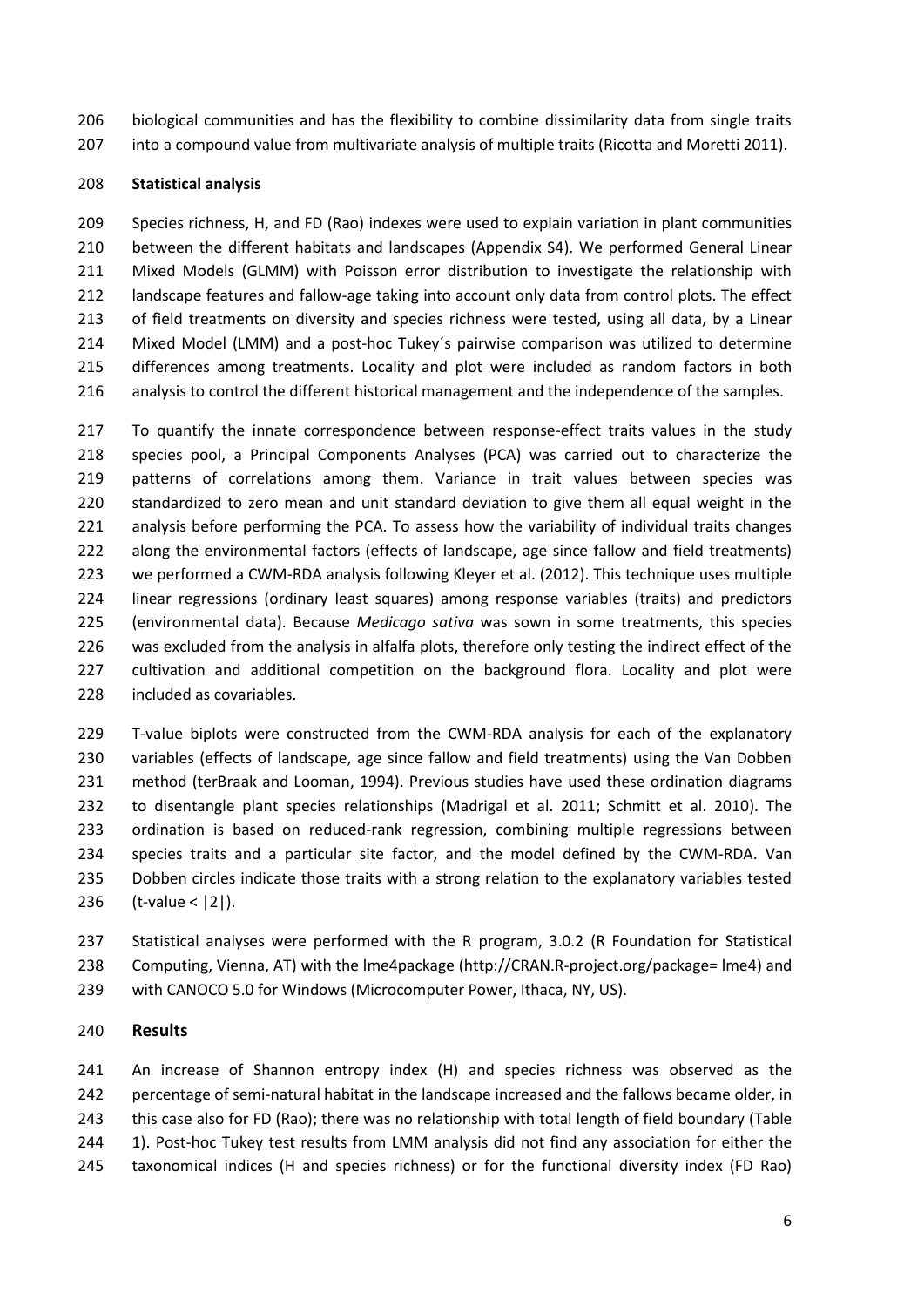between different treatments (data not shown). However, the late management interventions 247 (chisel and herbicide) resulted in lower values of H and richness. In contrast, shredding and early herbicide were the treatments with highest values, more similar to those of the control. As regarding FD, the highest values were related to early-herbicide and late-chisel treatments (Fig. 1).

 The first PCA axis accounted for 26.23 % of the variance and identified a trade-off between 252 plant traits which was related to a successional gradient from more ruderal to competitive plant strategies (Fig. 2). Species with a low PCA1 score were characterized by a high SLA, early flowering or annual life cycle, graminoid forms, white-greenish-brownish flower colours with anemophilous and open entomophilous shapes. In contrast, species with a high PCA1 score had a perennial life form, late flowering time, tall stature, autochory seed dispersal, zygomorphic and tubular corollas, and yellow and blue flower colours. The contrasting plant strategies reflected in the multivariate analysis provide a useful framework for interpreting the response of the plant communities to different management treatments and potential value to pollinators. Trait relationships from Van Dobben circles results have been summarized in Table2, for those plant traits which response to the environmental factors (response traits), and in Table 3 for the traits underpinning interactions between plants and pollinators (effect traits/trophic response traits). The results are summarized in the following sections:

## **Landscape features and age since fallow** (Tables 2 and 3)

 Fallows within landscapes with a high percentage of semi-natural habitats had a community with a higher proportion of legumes, autochory seed dispersal and later flowering species, 267 characteristics correlated with zygomorphic corolla and blue flower colour. A greater length of field edges promoted a community dominated by annual graminoid species and an anemochory and unassisted seed dispersal, related positively with characteristics as white- greenish-brownish flower colours and negatively with purple and yellow corolla ones and long flowering duration. A successional pattern was evident in that older fallows had plant communities more dominated by perennial forbs, such as hemicryptophytes and geophytes, and species with autochoric seed dispersal. These traits in turn were positively correlated with 274 tubular corollas and yellow flower colour, and negatively correlated with open entomophilous corollas and purple colour.

## **Field management practices** (Tables 2 and 3)

277 Among field management treatments, a promotion of annual plants by early interventions was 278 observed together with the presence of shrubs on the early-herbicide treatment. Late herbicide and shredding increased the presence of perennial forms (mainly hemicryptophytes). Graminoids forms were more prevalent on early-chisel and alfalfa treatments than forbs. A late flowering onset was observed on the early-herbicide practices while in late herbicide treatments, a positive relation with taller plants and early flowering time was observed. The characteristics of plant communities resulting from the different field treatments were correlated with traits which are likely to determine pollinator interaction such as anemophilous corollas, positive related with alfalfa, chisel and shredding practices. Early- herbicide and shredding treatments were positively correlated with open entomophilous corollas and negatively with tubular ones, as was observed in alfalfa and early-chisel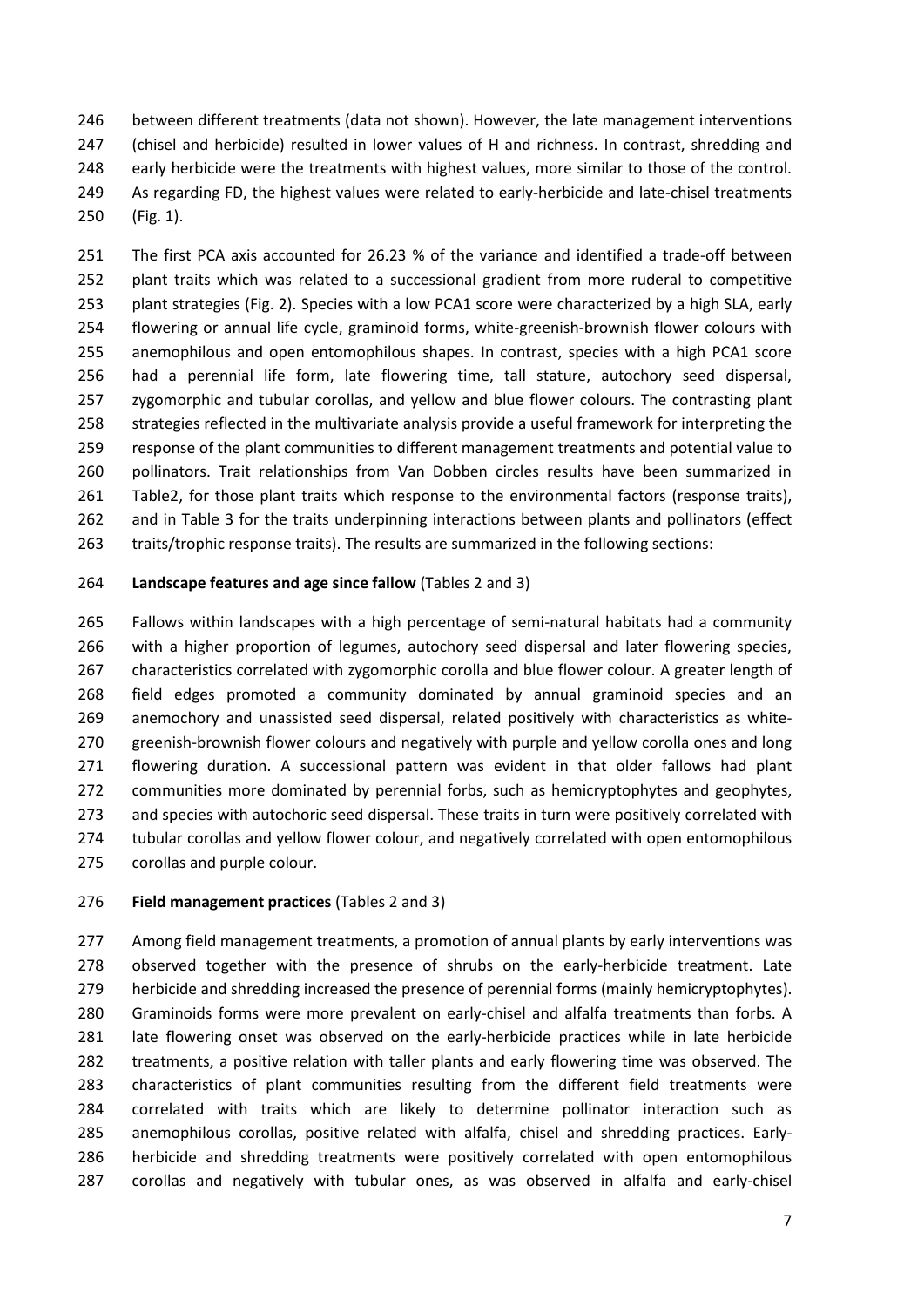treatments. Yellow flowers showed a positive correlation to late-herbicide and other flower colours (such as greenish and brownish) were positive correlated with alfalfa, chisel treatments and shredding. Finally, a longer period of flowering was related to late chisel and early herbicide treatments.

#### **Discussion**

 We aimed to better understand how altering fallow habitats by environmental or human- associated disturbances can influence the functional trait composition of the vegetation selecting between different plant ecological strategies. From the shifts in response and effect traits we predicted changes in the attractiveness for pollinators. Following the response-effect framework (Appendix S5), we now discuss: 1) the functional response of plant communities to environmental and management drivers and 2) the overlap with flowering traits that determine the value of fallows for pollinators.

#### **Response of fallow plant communities to environmental and management drivers**

 Understanding the processes determining the variation of biological communities in habitats managed as part of agri-environment schemes requires analyses at multiple scales. Although particular management strategies may benefit certain species, it has been shown that landscape characteristics also play an important role in determining plant and pollinator diversity in managed ecosystems (Carvalheiro et al. 2011). Any change in species composition also needs to be related to functional characteristics since a reduction in functional diversity implying a substitution of specialist species by generalists, leading to a functional homogenization of the communities and a potential increase in competition among pollinators for resources (Clavel et al. 2010; Tadey 2015).

 Areas of semi-natural habitat and field margins represent areas of least disturbance within arable systems, acting as a sink which provide shelter and refugia for plant species which are unable to persist in the harsh conditions of intensely cultivated habitats (Fried et al. 2009) and as a source, allowing immigration of plant species either to crop fields or new uncultivated patches as fallow lands (Gabriel et al. 2005; Tscharntke et al. 2005; Kleijn et al. 2011). These habitats generally have lower fertility than fertilised arable fields and are more likely to harbour legumes, a plant morphology which is predicted to increase under these conditions (van Elsen 2000); in our study, legume species of the *Coronilla*, *Medicago* or *Retama* genera were found at greater frequency in landscapes with a greater proportion of semi-natural habitat. The relative ecological stability of semi-natural areas is also reflected in the presence of species with late time of first flowering (Pinke & Gunton 2014) or autochory seed dispersal. Autochory is a short-distance dispersal mechanism and the low colonizing capacity over space suggests that species are in an optimal area. An increased proportion of semi-natural habitat in the landscape surrounding the fallows was reflected in a greater representation of these traits in the field centres and an overall increase in taxonomic and functional diversity. Contrary to our expectation and to the trend with an increase of semi- natural areas around fallow-fields, more field edges in the landscape did not show any relation either with the taxonomic indices or with the functional diversity (FD (Rao)). In our study system, field edges were not managed for biodiversity and only provided extremely narrow boundaries with no capacity to buffer negative effects from neighbouring areas due to the high intensity of agricultural practices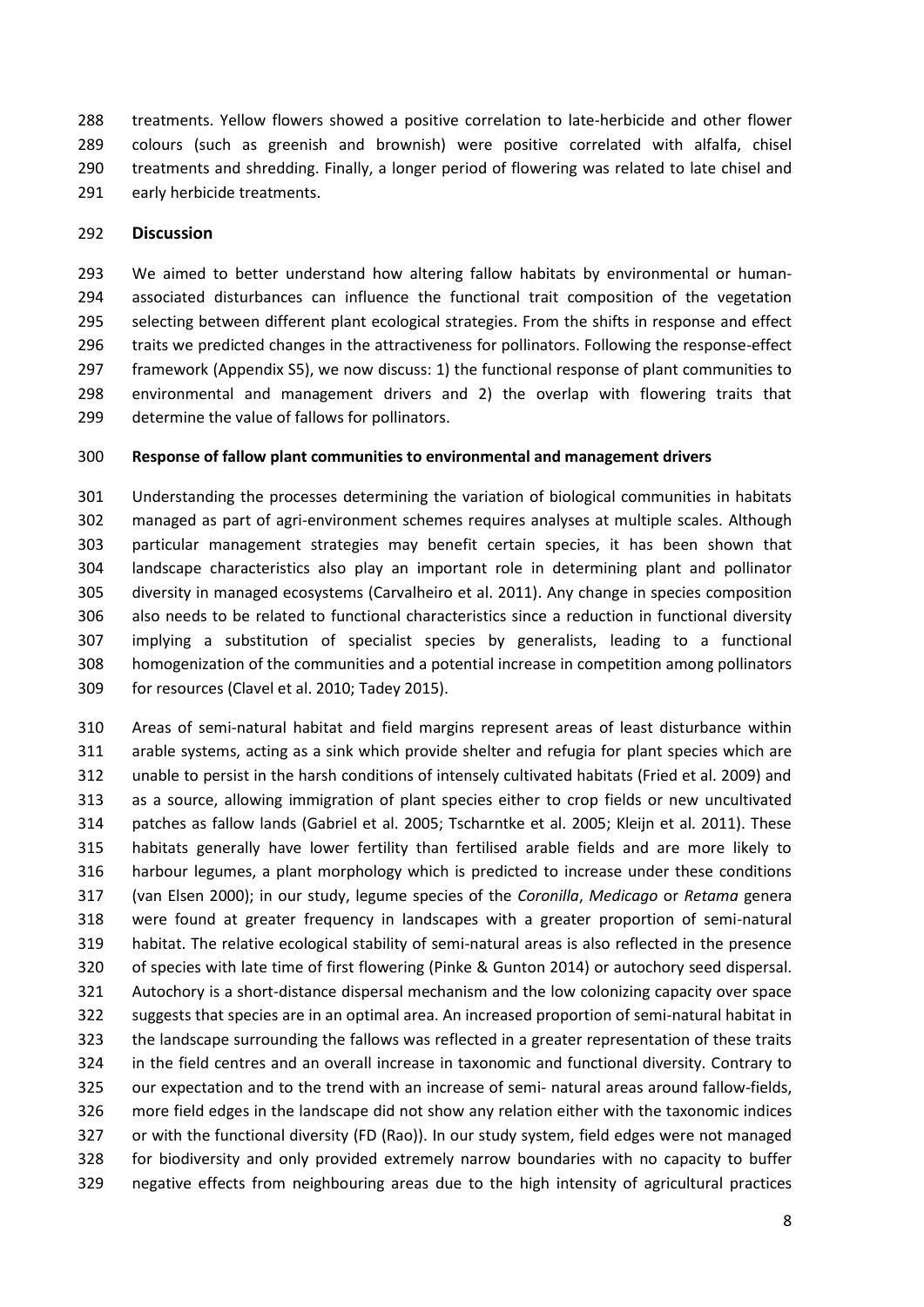(Aavik & Liira 2010; Ma et al. 2002) resulting in a dominance of annual grasses. There may, therefore, be potential to combine improved field margin management with the appropriate management of fallows to add value to both components of the agricultural landscape.

 Studies of successional dynamics in managed ecosystems have highlighted that old communities tend to be more competitive, leading to uniform landscapes which provide fewer niches for weeds or insects (Lososová et al. 2006; Kuussaari et al. 2011). Our results show a contrasting trend, with older fallows having a higher taxonomic and functional diversity and coexistence of species with dissimilar functionality. Low disturbance rates, the chance to develop different resource acquisition strategies or unpredictable natural regeneration have all been suggested as causes of the persistence of a diversity of flower species with high resource value (Wratten et al. 2012). It may be, however, that as the fallows age further, the dominance of a few, more competitive species may increase and that we mainly observed mid- successional communities with a combination of earlier ruderal and later competitive strategies. Succession of the vegetation with fallow age also revealed a gradient of plant strategies as noted by Garnier et al. (2004). Early fallow stages, immediately following agricultural disturbances, had a community dominated by opportunistic ruderal species with traits associated with fast growth: annual life cycle and high SLA. Anemochory seed dispersal is related most strongly to the ability of a species to colonize new patches that may be a long distance from the source population (Dupré & Ehrlén 2002; Kohler et al. 2008). Hemicryptophytes and geophytes appear as the dominant life forms on late successional fallow stages mainly represented by Asterceae family (*Crepis*, *Silybum* or *Carduus*) and autochory seed dispersal, indicative of competitive plant communities.

 Among the management regimens tested in this study, early herbicide application is the one that led to a habitat occupied by both annual and woody plants, diversifying vegetation structures and so, ecological strategies. Glyphosate is a non-selective contact herbicide that controls a wide range of weeds. However, phanerophytes, chamaephytes and most of the hemicryptophytes are the least harmed, leading to a more heterogeneous habitat. The role of these biological forms, in contrast to annual herbaceous plants, resulted in a sparse and patchy habitat with a lower density of vegetation. Previous studies have shown that periodicity of flowering is adapted to the intensity and frequency of soil disturbances in herbicide treatments (Gaba et al. 2013). Tillage promoted pioneer annual plants with fast life cycles (Sojneková & Chytrý 2015). It is also noteworthy that the annual graminoid dominance on alfalfa and early- chisel, was related to early soil disturbance, while late-chisel managements are characterized by a predominance of perennial rhizomatous/stoloniferous graminoids such as *Cynodon dactylon* which permit an effective colonization of bare ground sites (Kahmen et al. 2002). Although we have shown that the effect of herbicides can be interpreted in the context of a disturbance regime and so related to plant traits, it is also the case that herbicide selectivity will also play a major part in the structuring of communities in agricultural landscapes. These effects may ultimately have to be modelled at the level of individual species.

#### **Interaction of response and effect traits**

 Identifying key plant traits which influence the interaction with pollinators will be useful for understanding the effect of the responses of communities to environment and management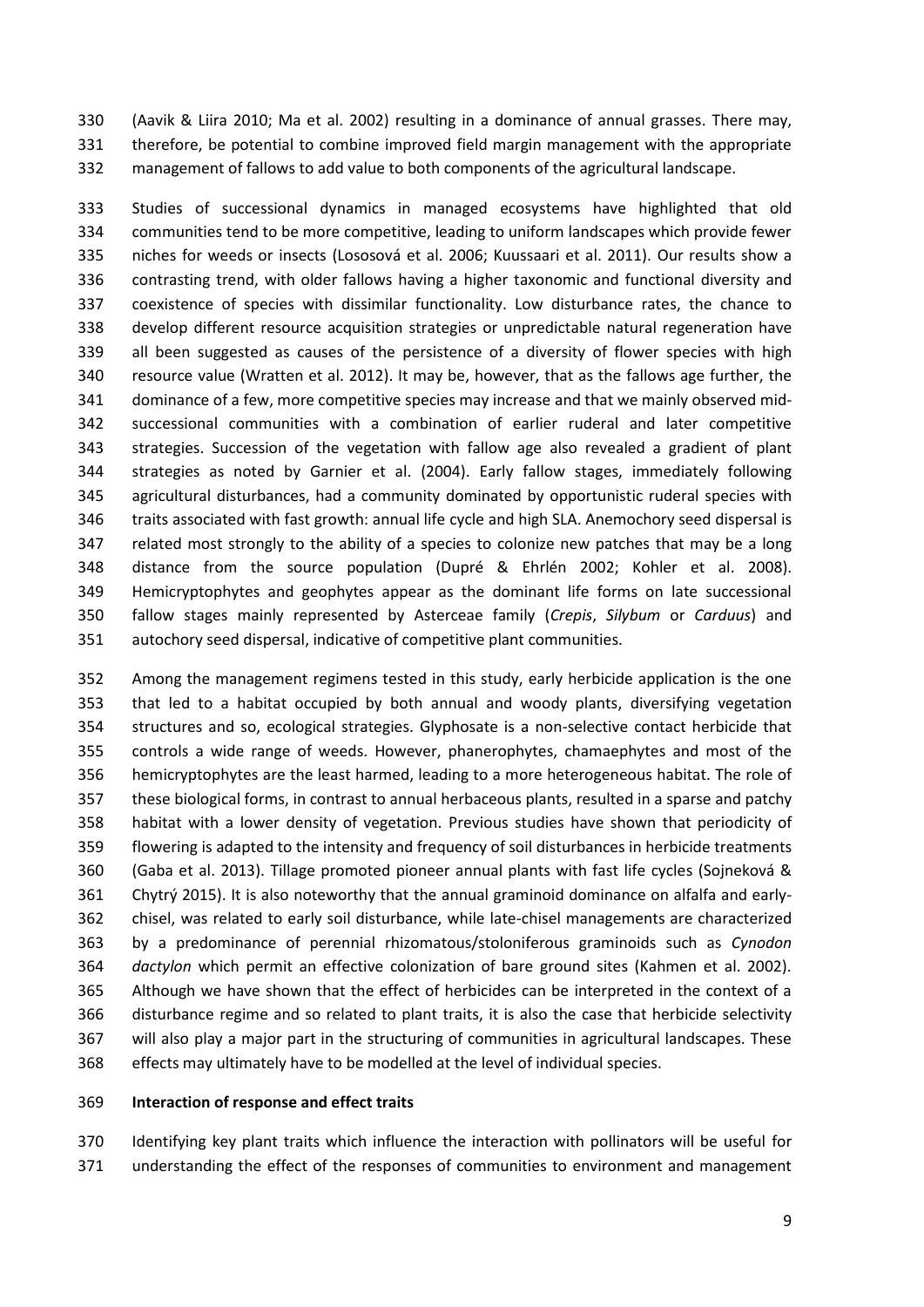discussed aboveon pollination services. Pollinators were not directly measured in this study, however, well established published relationships between flowering traits and attractiveness to pollinators allow us to predict the impact of the landscape and treatments on the value for different plant communities to pollinators.

 In our study, the increase of legumes on fallows in landscapes with a higher proportion of semi-natural habitats was linked with zygomorphic corolla and blue flower colour, well-known syndromes of complex flowers that are associated with pollination by long-tongued bees (Corbet 1995; Fenster et al. 2004). However, the high functional divergence on these fallows may indicate that, although pollinators specializing in zygomorphic flowers would be expected to be promoted, these fallows also support plants which provide resources to generalist pollinators. The presence of these patches of relatively high-contrast habitat types, or 'ecotones', is predicted to enhance the value of managed fallows for pollinators. Moreover, semi-natural habitats provide a place to nest and hibernate for the major pollinator groups (Batáry et al. 2011), making them an essential element in the landscape. But, not all the so- called ecotones´ elements in the landscape were acting in the same way on the fallow floras with a high proportion of field boundaries having a deleterious effect on resource provision for pollinators. The high level of disturbance generated by the farm practices has led to an impoverishment of the habitat value of field edges, acting as a source of undesirable kind of species such as graminoids. The Poaceae family is considered to be inaccessible and so less frequently visited by pollinators (Ricou et al. 2014), leading to a reduction of flower features which promote pollinator-plant interactions (Fenster et al. 2004).

 Along the age-gradient succession, the dominance of more generalist flower features in early stages such as open entomophilous corollas is notable and suggests that, at this stage, all pollinator fauna may be functionally equivalent (Fenster et al. 2004). As expected, different successional stages were not functionally equivalent and one approach to management would be to design interventions that aim to maintain communities in the successional stage that delivers the most value to pollinators. We suggest, maintaining mid-successional communities would be optimal for supporting a wide range of pollinators in our system. To achieve this type of habitat, intermediate levels of disturbance may be required (Wratten et al. 2012). In this 401 regard, early-herbicide treatments were beneficial because they promoted a heterogeneous habitat structure allowing a high coexistence of life forms and so an overlapping of flowering periods. The increased abundance of flowers with open entomophilous corollas as opposed to anemophilous ones (that tended to dominate in other management treatments) was another important component of the floras adapted to this treatment. However, the role of pesticides in agriculture in causing pollinator declines is well documented, especially where spraying time coincides with flowering time (Nicholls & Altieri 2012). Here the application was made in early February, out of the flowering peaks of most of the species. Open entomophilous and anemophilous corollas were promoted by shredding management, while anemophilous ones dominated in chisel and alfalfa treatments, resulting in poor habitat quality in terms of attractiveness for pollination. Alfalfa is generally considered as a temporary pollinator-friendly cover crop (Wratten et al. 2012) because of its beneficial flower features. Nevertheless, this area presents a low productivity index (Oñate et al. 2007) and alfalfa crops without an irrigation supply, often fail. At the same time, the early soil removal caused by the alfalfa sowing is favoring the development of Poaceae species, the less attractive family for insects.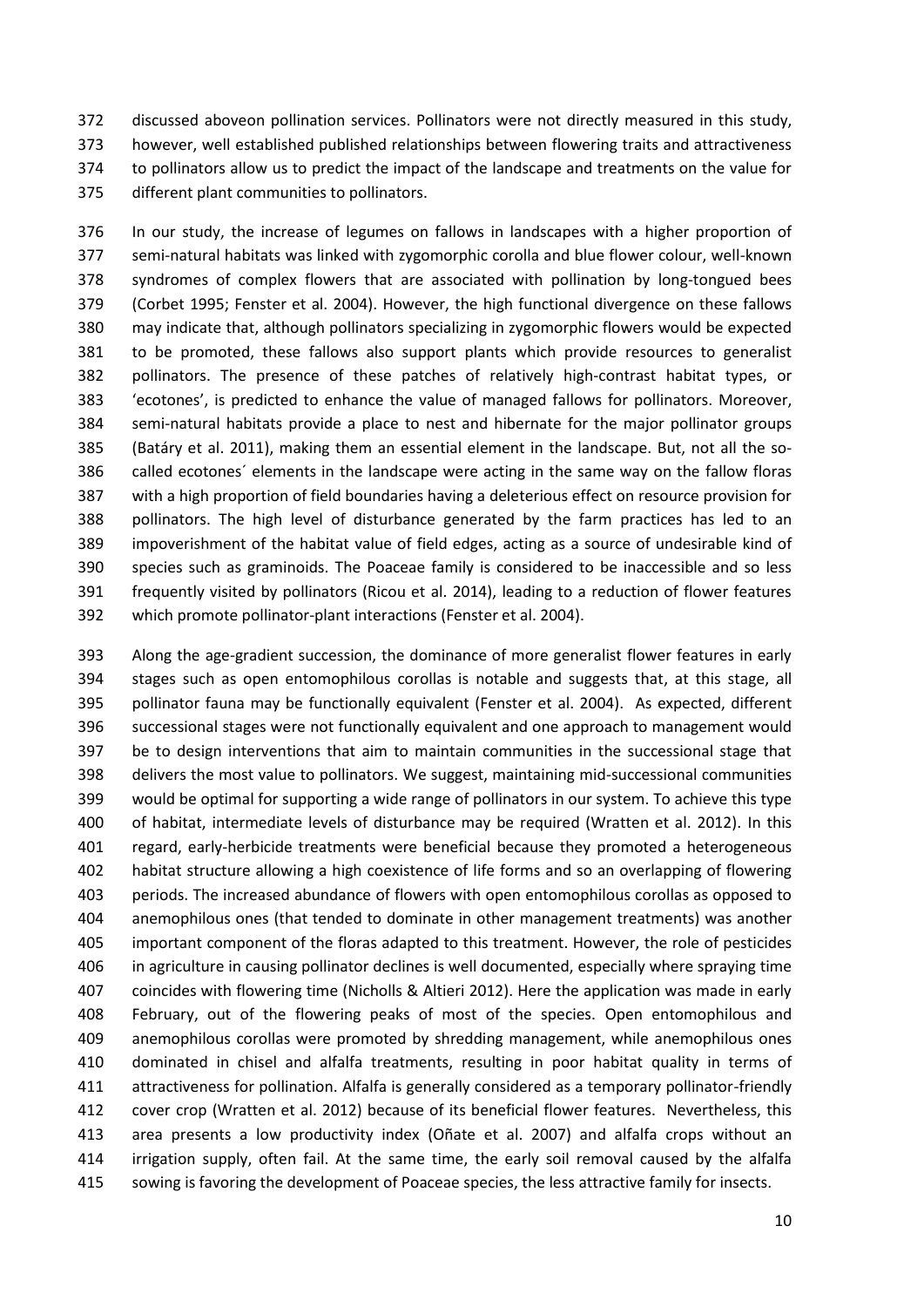A landscape perspective is needed to achieve conservation goals on fallow lands. While local 417 effects of management can be detected over small scales that share a similar environment, deriving more general rules of plant community assembly in fallows is dependent upon regional scales that aggregate environmental heterogeneity. In order to achieve this, an important distinction between the landscape elements must be made. As a next step to further assess ways to enhance pollinator habitats in fallow lands, a validation of the results of the study would be desirable to determine the relationships between our predictions and information on insect species´ abundance and diversity. Also, here we have tested the field practices which are most commonly developed in these of non-crop habitats; however other management options could also be applied. Since livestock tend to promote vegetation heterogeneity, selective grazing could be suggested as an alternative management practice in fallows. If sowing is an option, an important issue to take into account to enhance its efficiency is to have a good knowledge about the abundance and diversity of groups of pollinator in the region before choosing plant species (Pywell et al. 2011). The use of herbicides in a conservation study often causes controversy and, although chemical application could presumably be beneficial for some target species, future assessment of its potential damage to insects or wildlife in general is first required.

## **Acknowledgements**

 We appreciatethe help of the Weed Science and Plant Ecology Research Group during the field work. We are also grateful to R. Gunton and the anonymous reviewers for constructive 436 comments on an earlier draft of the paper. The present work has been financed by the Spanish National Program (AGL2010-22084-C02-01). A pre-doctoral scholarship was provided by the MINECO for I. Robleño. J. Storkey was supported by research programme NE/N018125/1 LTS-

M ASSIST - Achieving Sustainable Agricultural Systems, funded by NERC and BBSRC.

#### **References**

- Aavik, T., &Liira, J. 2010. Quantifying the effect of organic farming, field boundary type and landscape structure on the vegetation of field boundaries. *Agriculture, Ecosystems & Environment*135: 178–186.
- Ashworth, L., Aguilar, R., &Galetto, L. 2004. Why do pollination generalist and specialist plant species show similar reproductive susceptibility to habitat fragmentation ? *Journal of Applied Ecology* 92: 717–719.
- Batáry, P., Báldi, A., Kleijn, D., &Tscharntke, T. 2011. Landscape-moderated biodiversity effects of agri- environmental management: a meta-analysis. *Proceedings. Biological sciences / The Royal Society* 278: 1894–1902.
- Bosch, J., Retana, J., &Cerdá, X. 1997. Flowering phenology, floral traits and pollinator composition in a herbaceous Mediterranean plant community. *Oecologia*109: 583–591.
- Butler, S.J., Brooks, D., Feber, R.E., Storkey, J., Vickery, J.A. & Norris, K. 2009. A cross-taxonomic index for quantifying the health of farmland biodiversity*. Journal of Applied Ecology*, 46: 1154–1162.
- Carvalheiro, L.G., Veldtman, R., Shenkute, A.G., Tesfay, G.B., Pirk, C.W.W., Donaldson, J.S., & Nicolson, S.W. 2011. Natural and within-farmland biodiversity enhances crop productivity. *Ecology letters* 14: 251–9.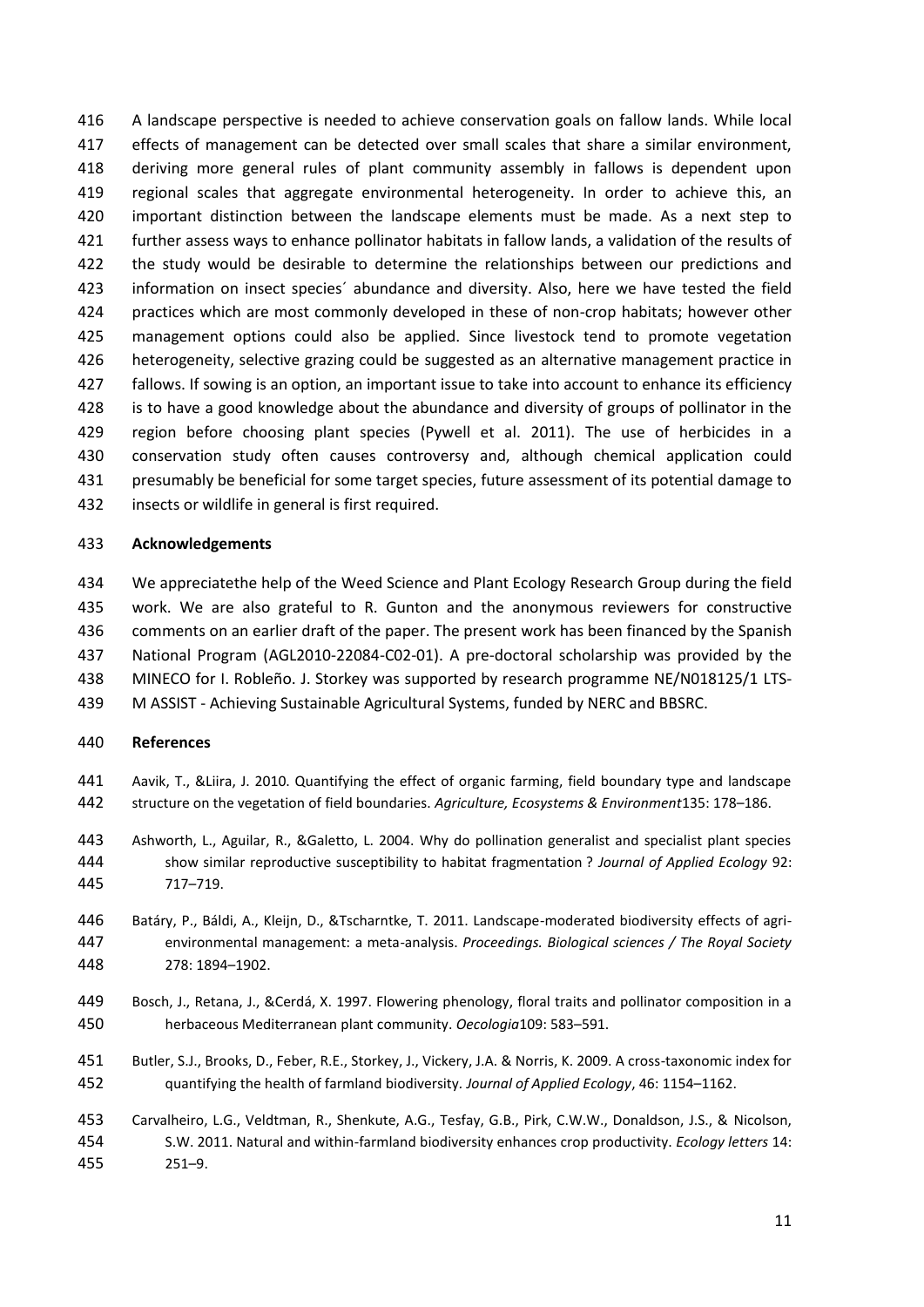- Clavel, J., Julliard, R., &Devictor, V. 2010. Worldwide decline of specialist species: toward a global functional homogenization? *Frontiers in Ecology and the Environment* 9: 222–228.
- Corbet, S. 1995. Insects, plants and succession : advantages of long-term set-aside. *Agriculture, Ecosystems & Environment* 53: 201–217.
- Cornelissen, J.H.C., Lavorel, S., Garnier, E., Díaz, S., Buchmann, N., Gurvich, D.E., Reich, P.B., Steege, H. Ter, Morgan, H.D., (…) &Poorter, H. 2003. A handbook of protocols for standardised and easy measurement of plant functional traits worldwide. *Australian Journal of Botany* 51: 335–380.
- Critchley, C.N.R., Allen, D.S., Fowbert, J. a, Mole, A.C., &Gundrey, A.L. 2004. Habitat establishment on arable land: assessment of an agri-environment scheme in England, UK. *Biological Conservation* 119: 429–442.
- de Bolòs O., Vigo J., Masalles R.M., & Ninot J.M. 2005. *Flora Manual Dels Països Catalans*, 2nd ed. Pòrtic, Barcelona.
- Dupré, C., &Ehrlén, J. 2002. Habitat configuration, species traits and plant distributions. *Journal of Ecology* 90: 796–805.
- Fenster, C.B., Armbruster, W.S., Wilson, P., Dudash, M.R., Thomson, D., Fenster, B., &Dudash, R. 2004. Pollination syndromes and floral specialization. *Annual Review of Ecology and Systematics* 35: 375– 403.
- Fried, G., Kazakou, E., & Gaba, S. 2012. Trajectories of weed communities explained by traits associated with species' response to management practices. *Agriculture, Ecosystems & Environment* 158: 147–155.
- Fried, G., Petit, S., Dessaint, F., &Reboud, X. 2009. Arable weed decline in Northern France: Crop edges as refugia for weed conservation? *Biological Conservation* 142: 238–243.
- Gaba, S., Chauvel, B., Dessaint, F., Bretagnolle, V., & Petit, S. 2010. Weed species richness in winter wheat increases with landscape heterogeneity. *Agriculture, Ecosystems & Environment* 138: 318– 323.
- Gabriel, D., Thies, C., &Tscharntke, T. 2005. Local diversity of arable weeds increases with landscape complexity. *Perspectives in Plant Ecology, Evolution and Systematics* 7: 85–93.
- Garnier, E., Cortez, J., Billès, G., Navas, M.-L., Roumet, C., Debussche, M., Laurent, G., Blanchard, A., Aubry, D., Bellmann, A., Neill, C., & Toussaint, J.-P. 2004. Plant functional markers capture ecosystem properties during secondary succession. *Ecology* 85: 2630–2637.
- Gómez, J.M., Bosch, J., Perfectti, F., Fernandez, J.D., Abdelaziz, M., & Camacho, J.P.M. 2008. Spatial variation in selection on corolla shape in a generalist plant is promoted by the preference patterns of its local pollinators. *Proceedings of the Royal Society B: Biological Sciences* 275: 2241–2249.
- Gunton, R.M., Petit, S., & Gaba, S. 2011. Functional traits relating arable weed communities to crop characteristics. *Journal of Vegetation Science* 22: 541–550.
- Ibanez, S. 2012. Optimizing size thresholds in a plant-pollinator interaction web: towards a mechanistic understanding of ecological networks. *Oecologia* 170: 233–42.
- Jost, L. 2006. Entropy and diversity. *Oikos*113: 363–375.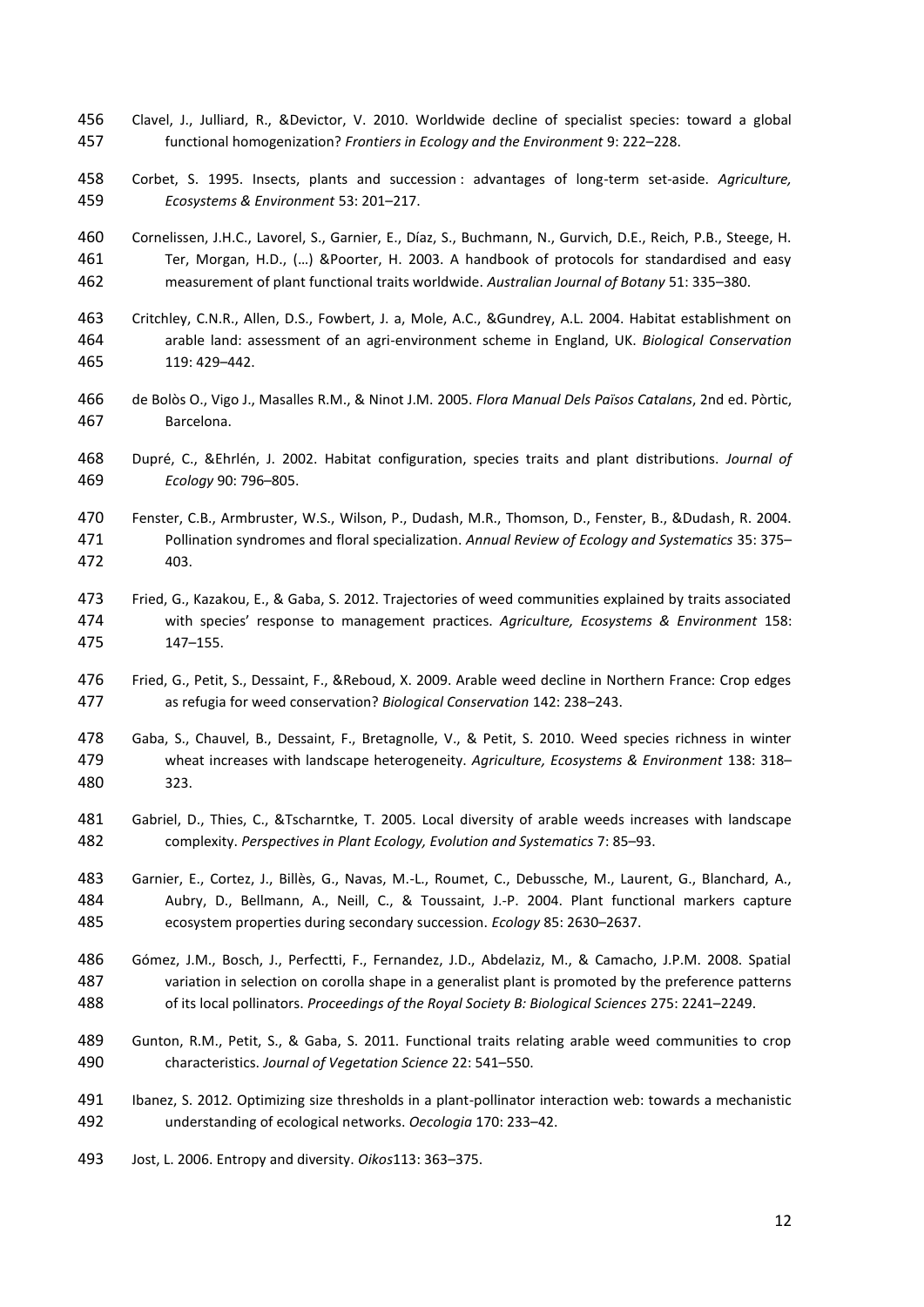- Kahmen, S., Poschlod, P., & Schreiber, K. 2002. Conservation management of calcareous grasslands. Changes in plant species composition and response of functional traits during 25 years. *Biological Conservation* 104: 319–328.
- Kleijn, D., Rundlöf, M., Scheper, J., Smith, H.G., &Tscharntke, T. 2011. Does conservation on farmland contribute to halting the biodiversity decline? *Trends in Ecology & Evolution* 26: 474–81.
- Kleyer, M., Dray, S., Bello, F., Lepš, J., Pakeman, R.J., Strauss, B., Thuiller, W., &Lavorel, S. 2012. Assessing species and community functional responses to environmental gradients: which multivariate methods? *Journal of Vegetation Science* 23: 805–821.
- Kohler, F., Verhulst, J., Van Klink, R., & Kleijn, D. 2008. At what spatial scale do high-quality habitats enhance the diversity of forbs and pollinators in intensively farmed landscapes? *Journal of Applied Ecology* 45: 753–762.
- Kuussaari, M., Hyvönen, T., &Härmä, O. 2011. Pollinator insects benefit from rotational fallows. *Agriculture, Ecosystems & Environment* 143: 28–36.
- Lavorel, S., & Garnier, E. 2002. Predicting changes in community composition and ecosystem functioning from plant traits : revisiting the Holy Grail. *Functional Ecology* 16: 545–556.
- Lavorel, S., Storkey, J., Bardgett, R.D., De Bello, F., Berg, M.P., Le Roux, X., Moretti, M., Mulder, C., Pakeman, R.J., Díaz, S., & Harrington, R. 2013. A novel framework for linking functional diversity of plants with other trophic levels for the quantification of ecosystem services. *Journal of Vegetation Science* 24: 942–948.
- Lososová, Z., Chytrý, M., Kühn, I., Hájek, O., Horákova, V., Pyšek, P., &Tichý, L. 2006. Patterns of plant traits in annual vegetation of man-made habitats in central Europe. *Perspectives in Plant Ecology, Evolution and Systematics* 8: 69–81.
- Ma, M., &Herzon, I. 2014. Plant functional diversity in agricultural margins and fallow fields varies with landscape complexity level: Conservation implications. *Journal for Nature Conservation* 22: 525– 531.
- Ma, M., Tarmi, S., &Helenius, J. 2002. Revisiting the species–area relationship in a semi-natural habitat: floral richness in agricultural buffer zones in Finland. *Agriculture, Ecosystems & Environment* 89: 137–148.
- Marshall, E.J.P., West, T.M., & Kleijn, D. 2006. Impacts of an agri-environment field margin prescription on the flora and fauna of arable farmland in different landscapes. *Agriculture, Ecosystems & Environment* 113: 36–44.
- McIntyre, S., Lavorel, S., & Tremont, R.M. 1995. Plant life-history attributes : their relationship to in herbaceous disturbance response vegetation. *Journal of Ecology* 83: 31–44.
- Menzel, R., &Shmida, A. 1993. The ecology of flower colours and the natural colour vision of insect pollinators: The Israeli flora as a study case. *Biological Reviews* 68: 81–120.
- Moretti, M., De Bello, F., Ibanez, S., Fontana, S., Pezzatti, G.B., Dziock, F., Rixen, C., &Lavorel, S. 2013. Linking traits between plants and invertebrate herbivores to track functional effects of land-use changes. *Journal of Vegetation Scie*nce 24: 949–962.
- Nicholls, C.I., & Altieri, M.A. 2012. Plant biodiversity enhances bees and other insect pollinators in agroecosystems. A review. *Agronomy for Sustainable Development* 33: 257–274.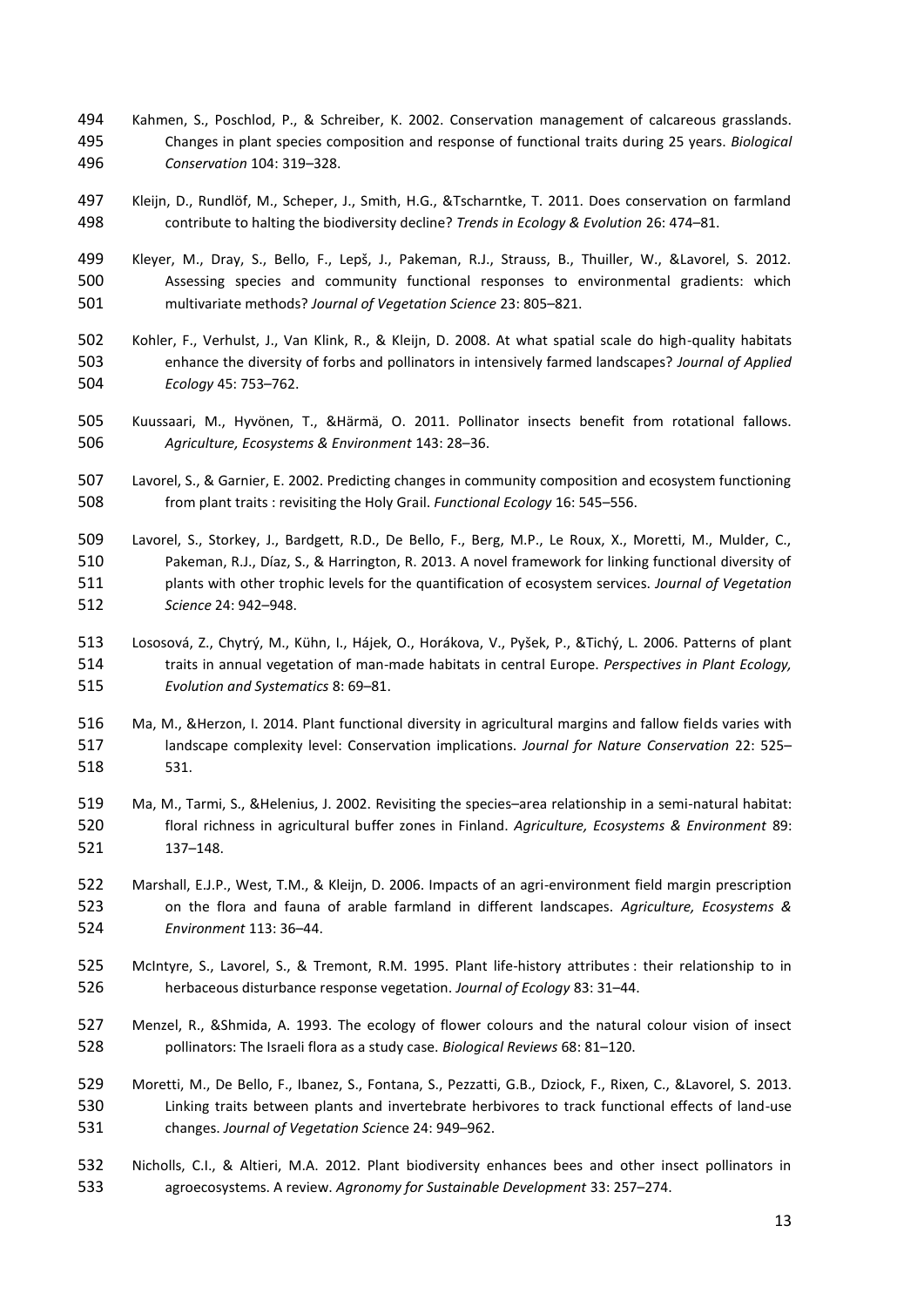- Oñate, J.J., Atance, I., Bardají, I., &Llusia, D. 2007. Modelling the effects of alternative CAP policies for the Spanish high-nature value cereal-steppe farming systems. *Agricultural Systems* 94: 247–260.
- Pinke, G., &Gunton, R.M. 2014. Refining rare weed trait syndromes along arable intensification gradients. *Journal of Vegetation Science* 25: 978–989.
- Poveda, K., Steffan-Dewenter, I., Scheu, S., &Tscharntke, T. 2005. Floral trait expression and plant fitness in response to below- and aboveground plant–animal interactions. *Perspectives in Plant Ecology, Evolution and Systematics* 7: 77–83.
- Pywell, R.F., Meek, W.R., Hulmes, L., Hulmes, S., James, K.L., Nowakowski, M., &Carvell, C. 2011. Management to enhance pollen and nectar resources for bumblebees and butterflies within intensively farmed landscapes. *Journal of Insect Conservation* 15: 853–864.
- Ricotta, C., & Moretti, M., 2011. CWM and Rao's quadratic diversity: a unified framework for functional ecology. *Oecologia* 167: 181-188.
- Ricou, C., Schneller, C., Amiaud, B., Plantureux, S., &Bockstaller, C. 2014. A vegetation-based indicator to assess the pollination value of field margin flora. *EcologicalIndicators* 45: 320–331.
- Rotchés-Ribalta, R., Blanco-Moreno, J.M., Armengot, L., José-María, L., & Sans, F.X. 2015. Which conditions determine the presence of rare weeds in arable fields? *Agriculture, Ecosystems & Environment* 203: 55–61.
- Smart, S.M., Bunce, R.G.H., Firbank, L.G., & Coward, P. 2002. Do field boundaries act as refugia for grassland plant species diversity in intensively managed agricultural landscapes in Britain? *Agriculture, Ecosystems and Environment* 91: 73–87.
- Sojneková, M., &Chytrý, M. 2015. From arable land to species-rich semi-natural grasslands: Succession in abandoned fields in a dry region of central Europe. *EcologicalEngineering* 77: 373–381.
- Solé-Senan, X.O., Juárez-Escario, A., Conesa, J.A., Torra, J., Royo-Esnal, A., & Recasens, J. 2014. Plant diversity in Mediterranean cereal fields: Unraveling the effect of landscape complexity on rare arable plants. *Agriculture, Ecosystems&Environment* 185: 221–230.
- Solé-Senan, X.O., Juárez-Escario, A.,Robleño, I., Conesa, J.A., & Recasens, J.2017. Using the response- effect trait framework to disentangle the effects of agricultural intensification on the provision of ecosystem services by Mediterranean arable plants. *Agriculture, Ecosystems & Environment* 247: 255-264.
- Steffan-Dewenter, I., & Westphal, C. 2008. The interplay of pollinator diversity, pollination services and landscape change. *Journal of Applied Ecology* 45: 737–741.
- Stuart-Smith, R.D., Bates, A.E., Lefcheck, J.S., Duffy, J.E., Baker, S.C., Thomson, R.J., Stuart-Smith, J.F., Hill, N.A., Kininmonth, S.J., (…) & Edgar, G.J. 2013. Integrating abundance and functional traits reveals new global hotspots of fish diversity. *Nature* 501: 539–42.
- Tadey, M. 2015. Indirect effects of grazing intensity on pollinators and floral visitation. *Ecological Entomology* 40: 451–460.
- Toivonen, M., Herzon, I., &Helenius, J. 2013. Environmental fallows as a new policy tool to safeguard farmland biodiversity in Finland. *Biological Conservation* 159: 355–366.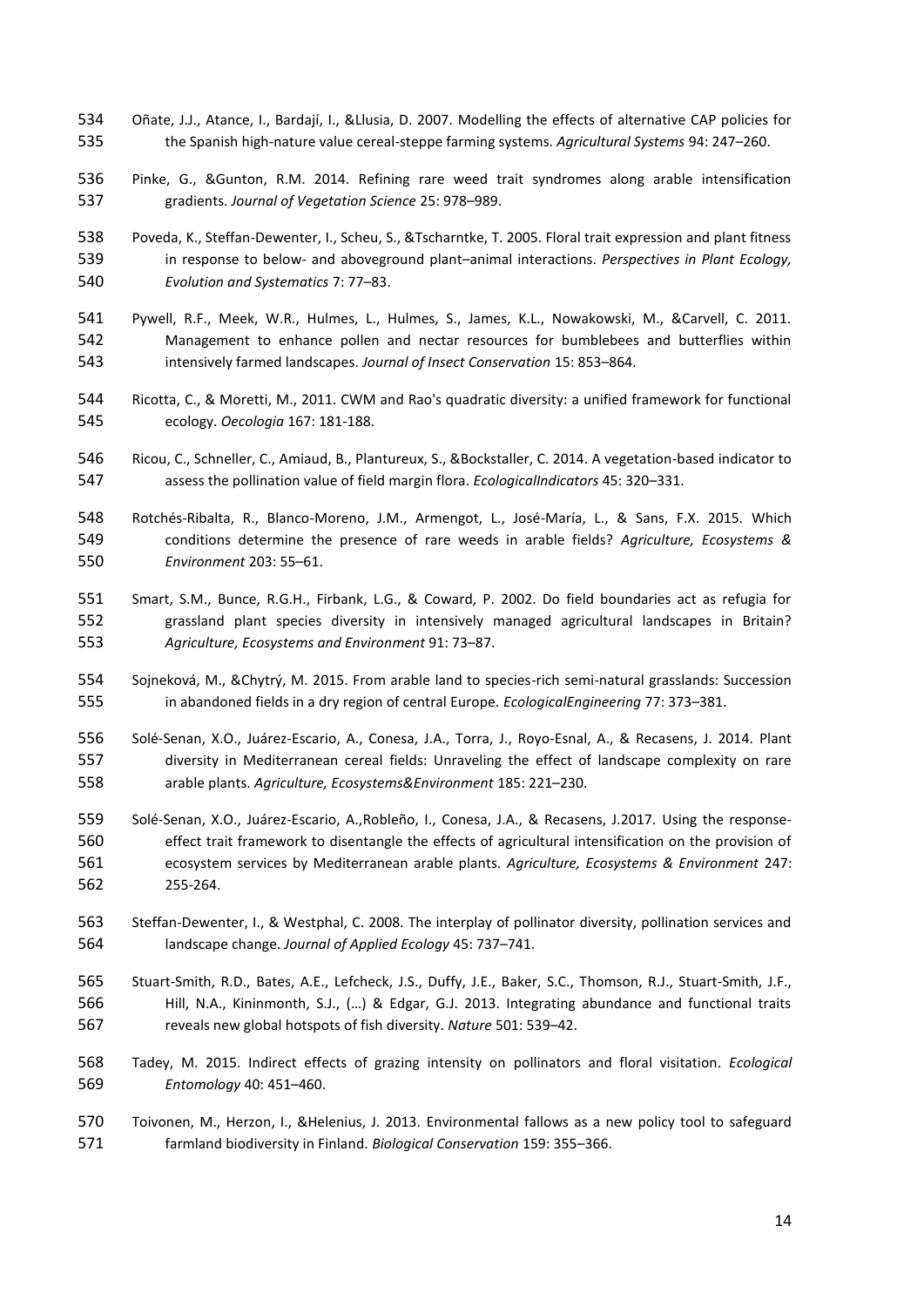- Tscharntke, T., Klein, A.M., Kruess, A., Steffan-Dewenter, I., &Thies, C. 2005. Landscape perspectives on agricultural intensification and biodiversity -€ecosystem service management. *Ecology Letters* 8: 857–874.
- Tscharntke, T., Tylianakis, J.M., Rand, T.A., Didham, R.K., Fahrig, L., Batáry, P., Bengtsson, J., Clough, Y., Crist, T.O., (…) & Westphal, C. 2012. Landscape moderation of biodiversity patterns and processes - eight hypotheses. *Biological reviews of the Cambridge Philosophical Society* 87: 661–685.
- van Elsen, T. 2000. Species diversity as a task for organic agriculture in Europe. *Agriculture, Ecosystems & Environment* 77: 101–109.
- Westoby, M. 1998. A leaf-height-seed (LHS) plant ecology strategy scheme. *Plant and Soil* 199: 213–227.
- Whittingham, M.J. 2011. The future of agri-environment schemes: biodiversity gains and ecosystem service delivery? *Journal of Applied Ecology* 48: 509–513.
- Wratten, S.D., Gillespie, M., Decourtye, A., Mader, E., &Desneux, N. 2012. Pollinator habitat enhancement: Benefits to other ecosystem services. *Agriculture, Ecosystems & Environment* 159: 112–122.
- **Supporting Information**
- **Appendix S1.** Summary of the site characteristics.
- **Appendix S2.** List of species encountered and average abundance in relation to field practices applied in the study.
- **Appendix S3.**Summary of plant response and effect traits used in the analysis.
- **Appendix S4.** Summary of the mean species richness, Shannon diversity index (H) and functional diversity index (Rao) (±S.E.) per field treatment.
- **Appendix S5.** The response–effect trait framework based on Lavorel et al. (2013).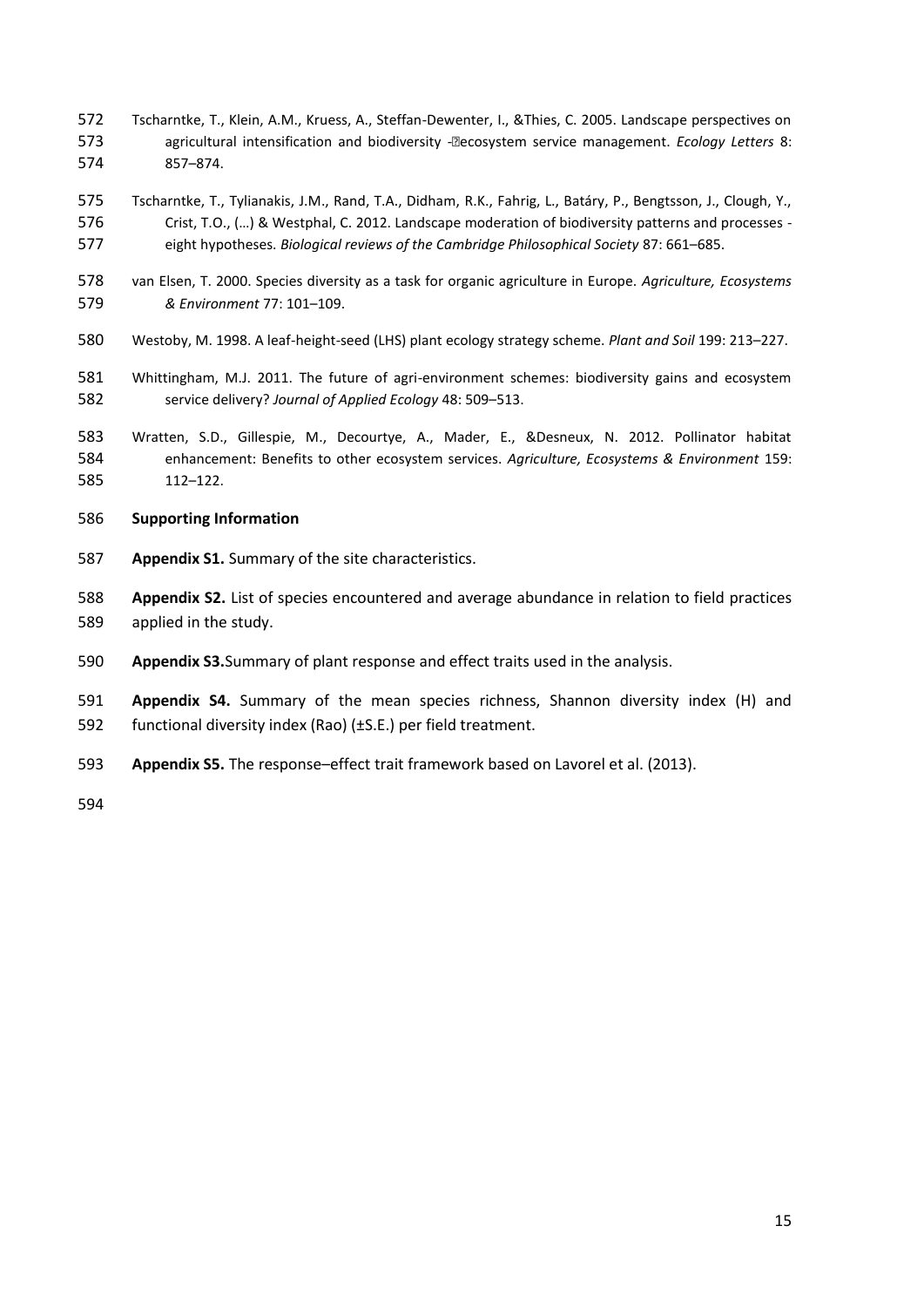

 **Fig. 1.** Mean of species richness, Shannon entropy index (H) and Functional diversity index (Rao) per field treatment. Error bars show SE.

- 
-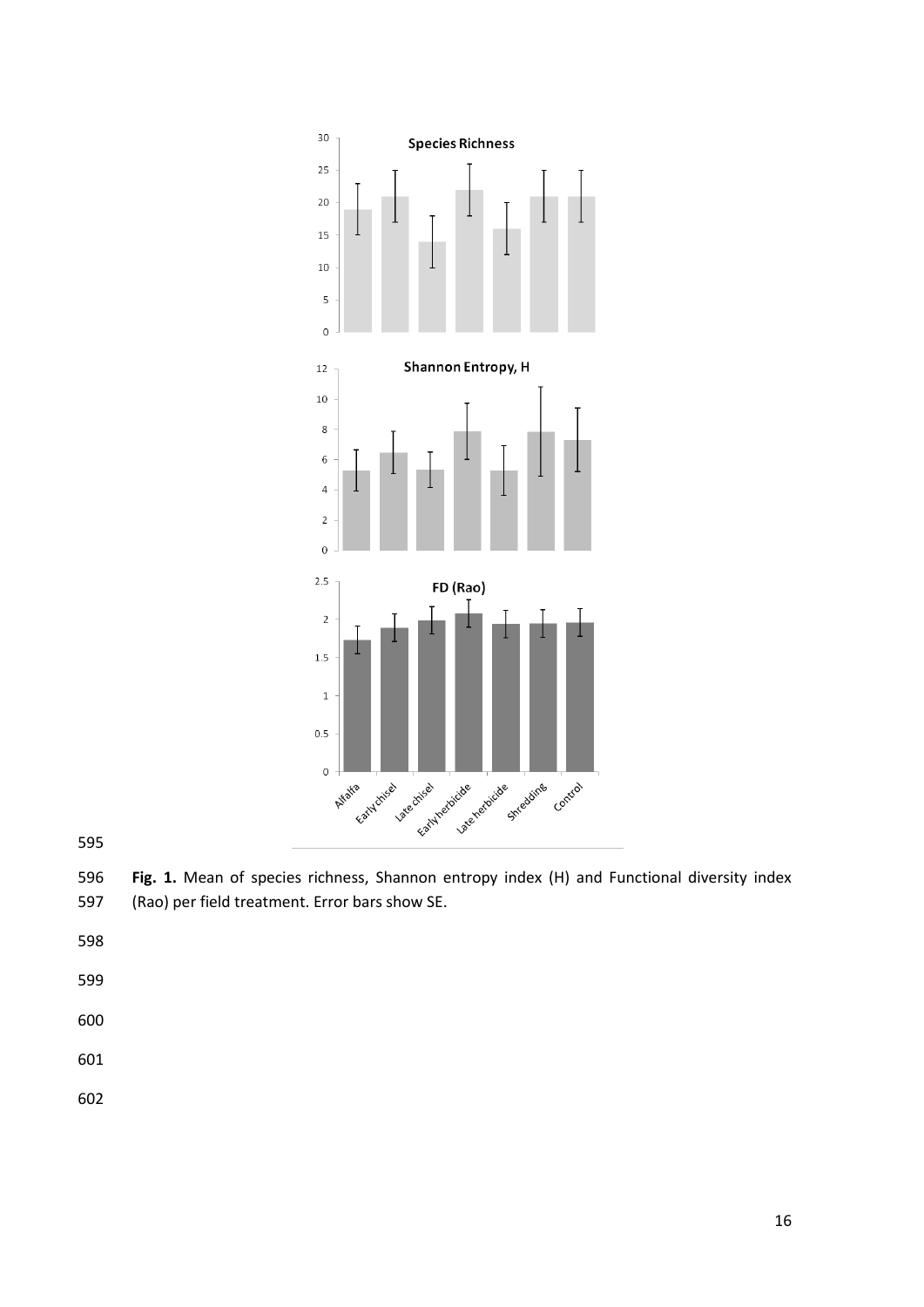

 **Fig. 2.** Correlation among plant functional traitsrepresented by a Principal Components Analysis. Percentage variance accounted for first two axes = 36.3%. Primary axis for the response traits represents trade-off between ruderal traits (fast cycle of life, high specific leaf area, annuality) and competitive traits (late flowering time, perennial life-forms, tall stature) and for the effect traits is associated with the complexity of floral structures, traits related with generalists pollinators (white-greenish-brownish flower colours, anemophilous and open entomophilous corollas) and traits linked with more specialists insects (yellow and blue flower colours, zygomorphic and tubular corollas).

- 
- 
- 
- 
-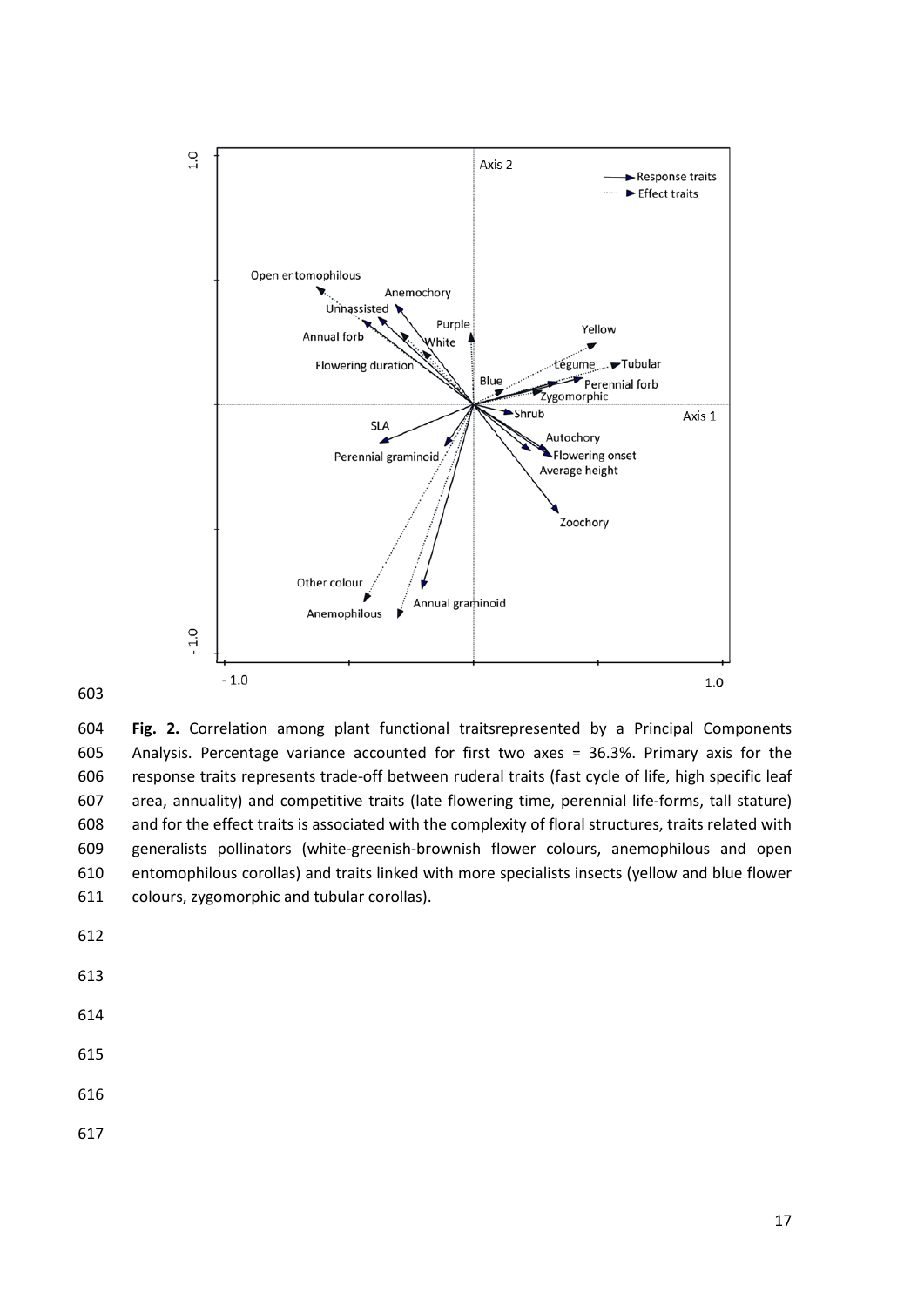**Table 1.**General linear mixed model (GLMM) of the changes in species richness, Shannon diversity index (H) and functional diversity index (Rao) in relation to landscape features (percentage of semi-natural habitat and length of field edges) and age since fallow using Poison error distribution and including location and plot as random factors.

| <b>Environmental factors</b> | <b>Indexes</b>  | F         |
|------------------------------|-----------------|-----------|
| Semi-natural habitat         | <b>Richness</b> | $7.75***$ |
|                              | н               | $5.74**$  |
|                              | FD (Rao)        | 3.14      |
| <b>Edges length</b>          | <b>Richness</b> | 0.01      |
|                              | н               | 0.18      |
|                              | FD (Rao)        | 0.27      |
| Age since fallow             | <b>Richness</b> | $1.18*$   |
|                              | н               | $1.41*$   |
|                              | FD (Rao)        | $2.97*$   |

622 \* P <0.05; \*\* P <0.01; \*\*\*P<0.001

623

624

 **Table 2.** Summary of Van Dobben circles results for response plant traits, representing the positive (represented by a +) or negative (represented by a -) relation to the abiotic variables.The traits that are not acting as a response to the abiotic filters according to the framework described in Appendix S5 are represented by grey blocks.

|               |                      |                          |                          |                          |           | Abiotic filters          |                |                    |                          |           |
|---------------|----------------------|--------------------------|--------------------------|--------------------------|-----------|--------------------------|----------------|--------------------|--------------------------|-----------|
|               |                      | Landscape features       | Age of                   | Field managements        |           |                          |                |                    |                          |           |
|               |                      | Semi-natural<br>habitats | Length of<br>field edges | fallow                   | Alfalfa   | Earlyc<br>hisel          | Late<br>chisel | Earlyherbi<br>cide | Late<br>herbicide        | Shredding |
|               | Annual forbs         |                          |                          |                          |           |                          |                | $\ddot{}$          |                          |           |
|               | Perennial forbs      |                          | ۰                        | $\ddot{}$                |           | $\overline{\phantom{a}}$ |                |                    | $\ddot{}$                | $\ddot{}$ |
|               | Annual graminoids    |                          | $\ddot{}$                | $\overline{\phantom{a}}$ | $\ddot{}$ | $\ddot{}$                |                |                    |                          |           |
| Growthform    | Perennial graminoids |                          |                          |                          |           |                          | $\ddot{}$      |                    |                          |           |
|               | Legumes              | $\ddot{}$                |                          |                          |           |                          |                |                    |                          |           |
|               | Shrubs               |                          |                          |                          |           |                          |                | $+$                |                          |           |
|               | Anemochory           |                          | $\ddot{}$                |                          |           |                          |                |                    |                          |           |
| Seeddispersal | Autochory            | $\ddot{}$                |                          | $\ddot{}$                |           |                          |                |                    |                          |           |
|               | Zoochory             |                          |                          |                          |           |                          |                |                    |                          |           |
|               | Unassisted           |                          | $\ddot{}$                |                          |           |                          |                |                    |                          |           |
|               | Average height       |                          |                          |                          |           |                          |                |                    | $\ddot{}$                |           |
|               | <b>SLA</b>           |                          |                          | $\overline{\phantom{0}}$ |           |                          |                |                    |                          |           |
|               | Flowering onset      | $\ddot{}$                |                          |                          |           |                          |                | $\ddot{}$          | $\overline{\phantom{a}}$ |           |

629

630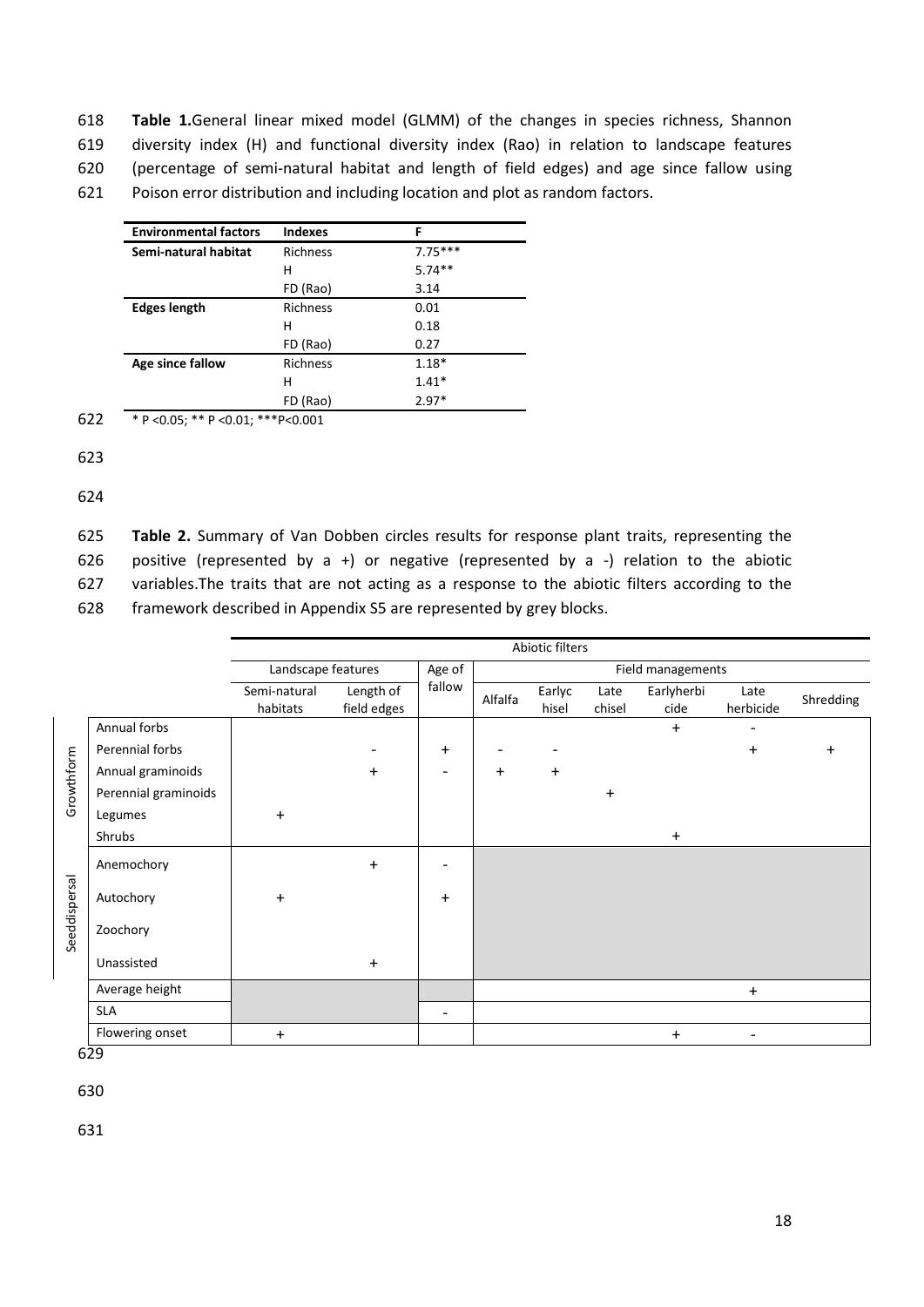# 632 **Table 3.**Summary of Van Dobben circles results for effect plant traits, representing the positive

| 633 | (represented by a +) or negative (represented by a -) relation to the abiotic variables. |
|-----|------------------------------------------------------------------------------------------|
|     |                                                                                          |

|               |                       |                    |                          |                          |           | Abiotic filters                  |                                  |                   |                                  |                  |
|---------------|-----------------------|--------------------|--------------------------|--------------------------|-----------|----------------------------------|----------------------------------|-------------------|----------------------------------|------------------|
|               |                       | Landscape features |                          | Age of                   |           |                                  |                                  | Field managements |                                  |                  |
|               |                       | Semi-natural       | Length of                | fallow                   | Alfalfa   | Earlychi                         | Late                             | Earlyherbi        | Late                             | Shredding        |
|               |                       | habitats           | field edges              |                          |           | sel                              | chisel                           | cide              | herbicide                        |                  |
|               | Anemophilous          |                    | $\ddot{}$                |                          | $\ddot{}$ | $\begin{array}{c} + \end{array}$ | $\begin{array}{c} + \end{array}$ |                   |                                  | $\boldsymbol{+}$ |
| Corolla shape | Open<br>entomophilous |                    |                          | $\overline{\phantom{0}}$ |           |                                  |                                  | $\ddagger$        |                                  | $\ddot{}$        |
|               | Tubular               |                    |                          | $\boldsymbol{+}$         |           |                                  |                                  |                   |                                  |                  |
|               | Zygomorphic           | $\boldsymbol{+}$   |                          |                          |           |                                  |                                  |                   |                                  |                  |
|               | Purple                |                    | $\overline{\phantom{a}}$ | $\overline{\phantom{m}}$ |           |                                  |                                  |                   |                                  |                  |
|               | Blue                  | $\ddot{}$          |                          |                          |           |                                  |                                  |                   |                                  |                  |
| Flowercolour  |                       |                    |                          |                          |           |                                  |                                  |                   |                                  |                  |
|               | Yellow                |                    |                          | $\ddot{}$                |           |                                  |                                  |                   | $\begin{array}{c} + \end{array}$ |                  |
|               | White                 |                    | $\ddot{}$                |                          |           |                                  |                                  |                   |                                  |                  |
|               | Other colour          |                    | $\ddot{}$                |                          | $\pmb{+}$ | $\begin{array}{c} + \end{array}$ | $\begin{array}{c} + \end{array}$ |                   |                                  | $\boldsymbol{+}$ |
|               | Flowering             |                    |                          |                          |           |                                  |                                  |                   |                                  |                  |
|               | duration              |                    | $\overline{\phantom{a}}$ |                          |           |                                  | $\boldsymbol{+}$                 | $\ddot{}$         |                                  |                  |
| 634           |                       |                    |                          |                          |           |                                  |                                  |                   |                                  |                  |
| 635           |                       |                    |                          |                          |           |                                  |                                  |                   |                                  |                  |
| 636           |                       |                    |                          |                          |           |                                  |                                  |                   |                                  |                  |
| 637           |                       |                    |                          |                          |           |                                  |                                  |                   |                                  |                  |
| 638           |                       |                    |                          |                          |           |                                  |                                  |                   |                                  |                  |
| 639           |                       |                    |                          |                          |           |                                  |                                  |                   |                                  |                  |
| 640           |                       |                    |                          |                          |           |                                  |                                  |                   |                                  |                  |
| 641           |                       |                    |                          |                          |           |                                  |                                  |                   |                                  |                  |
| 642           |                       |                    |                          |                          |           |                                  |                                  |                   |                                  |                  |
| 643           |                       |                    |                          |                          |           |                                  |                                  |                   |                                  |                  |
| 644           |                       |                    |                          |                          |           |                                  |                                  |                   |                                  |                  |
| 645           |                       |                    |                          |                          |           |                                  |                                  |                   |                                  |                  |
| 646           |                       |                    |                          |                          |           |                                  |                                  |                   |                                  |                  |
| 647           |                       |                    |                          |                          |           |                                  |                                  |                   |                                  |                  |
| 648           |                       |                    |                          |                          |           |                                  |                                  |                   |                                  |                  |
| 649           |                       |                    |                          |                          |           |                                  |                                  |                   |                                  |                  |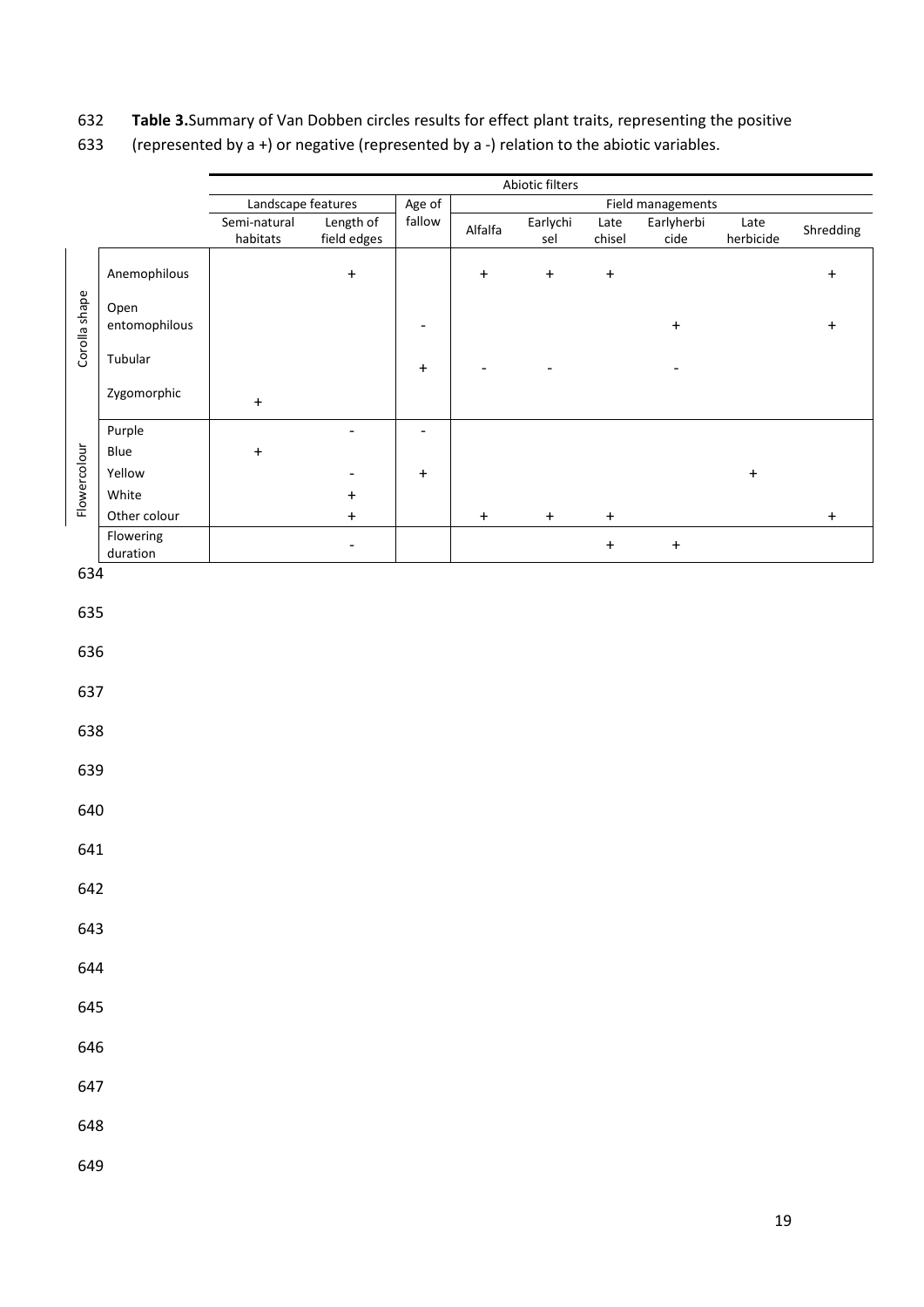- Supporting Information to the paper
- Robleño, I. et al. Using the response effect trait framework to quantify the value of non-crop
- patches in agricultural landscapes to pollinators. *Applied Vegetation Science*.
- Appendix S1.
- Summary of the site characteristics.

|     | Location             | Semi-natural habitats* (ha)     |                           | Age of fallow |      |      |  |
|-----|----------------------|---------------------------------|---------------------------|---------------|------|------|--|
|     |                      |                                 | Length of field edges (m) | 2012          | 2013 | 2014 |  |
|     | <b>Mas de Melons</b> | 20.1                            | 8981.3                    |               |      | 6    |  |
|     | <b>Montcortes</b>    | 1.7                             | 8575.4                    |               |      |      |  |
|     | <b>Balaguer</b>      | 4.5                             | 8322.9                    |               | b    |      |  |
|     | <b>Ballobar</b>      | 5.2                             | 9588.6                    |               |      |      |  |
| 655 |                      | *500 m buffer = 78.54 ha (100%) |                           |               |      |      |  |

- 
- 
- 
- 
- 
- 
- 
- 
- 
- 
- 
- 
- 
- 
- 
- 
- 
- 
- 
- 
- 
-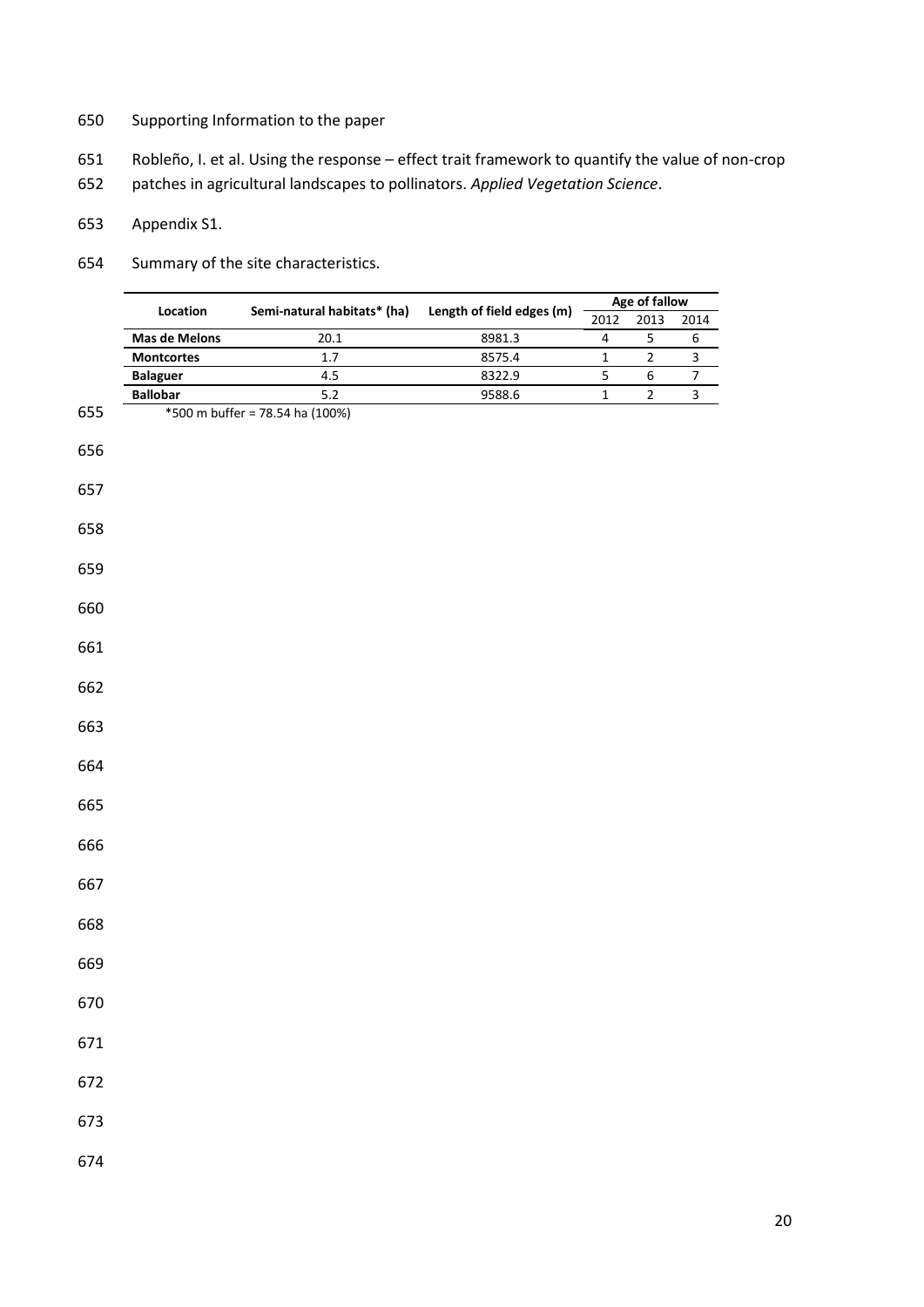# 675 Supporting Information to the paper

- 676 Robleño, I. et al. Using the response effect trait framework to quantify the value of non-crop
- 677 patches in agricultural landscapes to pollinators. *Applied Vegetation Science*.

# 678 Appendix S2.

- 679 List of species encountered and average abundance in relation to field practices applied in the
- 680 study. Nomenclature follows de Bolòs et al. (2005).
- 681

|                           |                          |                          |                          | Early-                   | Early-                   | Late-          | Late-                    |
|---------------------------|--------------------------|--------------------------|--------------------------|--------------------------|--------------------------|----------------|--------------------------|
| <b>Species</b>            | Control                  | Alfalfa                  | Shredding                | chisel                   | herbicide                | chisel         | herbicide                |
| Adonis microcarpa         | 0.0373                   | 0.0427                   | 0.0193                   | 0.0107                   | 0.0220                   | 0.0823         | 0.0003                   |
| Aegilops geniculata       | 0.0250                   | 0.0167                   | 0.0050                   | 0.0067                   | $\blacksquare$           |                | $\overline{\phantom{a}}$ |
| Allium sp.                | $\blacksquare$           | 0.0377                   | 0.0067                   | 0.0017                   | 0.0267                   | 0.0017         | 0.0190                   |
| Amaranthus albus          | 0.0067                   | $\overline{\phantom{a}}$ | $\Box$                   | 0.0037                   | $\overline{\phantom{a}}$ | 0.0033         |                          |
| Amaranthus blitoides      | $\blacksquare$           | 0.0017                   | 0.0130                   | $\overline{\phantom{a}}$ | 0.0253                   | 0.0723         | 0.0137                   |
| Amaranthus retroflexus    | 0.0007                   | 0.0007                   | 0.0107                   | $\blacksquare$           | $\overline{\phantom{a}}$ | $\sim$         | 0.0003                   |
| Anagallis arvensis        | 0.1412                   | 0.2007                   | 0.1353                   | 0.1020                   | 0.4107                   | 0.1263         | 0.1807                   |
| Anacyclus clavatus        | 10.849                   | 5.1547                   | 4.5027                   | 5.3407                   | 6.3060                   | 3.2150         | 4.9110                   |
| Anthemis arvensis         | $\blacksquare$           |                          | ÷,                       | 0.0067                   |                          |                |                          |
| Astragalus sesameus       | 0.0038                   |                          |                          | $\blacksquare$           | 0.0010                   | 0.0667         | 0.0033                   |
| Atractylis humilis        |                          |                          | $\overline{\phantom{a}}$ |                          |                          | 0.0017         |                          |
| Avena barbata             |                          |                          | 0.0033                   |                          |                          |                |                          |
| Avena sterilis            | 0.0277                   | 0.1800                   | 0.0467                   | 0.1473                   | 0.0733                   | 0.0350         | 0.0383                   |
| <b>Bromus diandrus</b>    | 2.3678                   | 1.8003                   | 0.2170                   | 4.8220                   | 0.3403                   | 0.3010         | 2.3277                   |
| <b>Bromus hordeaceus</b>  |                          |                          | $\blacksquare$           | 0.0100                   | $\overline{\phantom{a}}$ |                |                          |
| <b>Bromus madritensis</b> |                          |                          | 0.0100                   | $\overline{\phantom{a}}$ | 0.0067                   | ÷.             |                          |
| <b>Bromus rubens</b>      | 0.1808                   |                          | 0.0007                   | 0.1700                   | 0.0350                   | 0.0300         | 0.0067                   |
| Bupleurum semicompositum  | 0.1398                   | 0.0263                   | 0.3740                   | 0.0017                   | 1.2393                   | 0.0870         | 0.0747                   |
| Calendula arvensis        | 0.0075                   | 0.0133                   | 0.2033                   | 0.0833                   | 0.0040                   | 0.0350         | 0.0287                   |
| Capsella bursa-pastoris   | $\sim$                   | 0.0057                   | 0.0007                   | 0.0240                   | $\overline{\phantom{a}}$ | 0.0690         | $\overline{\phantom{a}}$ |
| Carduus bourgeanus        | 0.0033                   | $\blacksquare$           | $\overline{\phantom{a}}$ | $\blacksquare$           | 0.0017                   | 0.0023         | $\overline{\phantom{a}}$ |
| Carthamus lanatus         | 0.1180                   | 0.1390                   | 0.2233                   | 0.0200                   | 0.1940                   | 0.2033         | 0.0233                   |
| Carduus tenuiflorus       | 0.2283                   | $\overline{\phantom{a}}$ | 0.0170                   | 0.0083                   | 0.0010                   | $\blacksquare$ | 0.0150                   |
| Centaurea aspera          | 0.2067                   | 0.1550                   | 0.1817                   | 0.1250                   | 0.0600                   | 0.1657         | 0.0167                   |
| Centaurea melitensis      | 0.5572                   | 0.2530                   | 0.1520                   | 0.1440                   | 0.1563                   | 0.2183         | 0.1550                   |
| Centaurea solstitialis    | 0.2818                   | 0.1483                   | 0.1193                   | 0.0023                   | 0.0457                   | 0.2633         | 0.1233                   |
| Cerastium glomeratum      | $\overline{\phantom{a}}$ | 0.0067                   | 0.0050                   | 0.0087                   | $\overline{\phantom{a}}$ |                | 0.0100                   |
| Chenopodium album         |                          |                          | 0.0070                   | 0.0003                   | 0.0003                   | 0.0037         | $\overline{\phantom{a}}$ |
| Chenopodium vulvaria      | 0.0560                   | 0.0840                   | 0.0790                   | 0.1303                   | 1.1593                   | 0.3037         | 0.1127                   |
| Chondrilla juncea         | 0.1100                   |                          | 0.1733                   | 0.0133                   | 0.0350                   | 0.0493         | 0.0133                   |
| Cirsium arvense           |                          |                          | $\overline{\phantom{a}}$ | 0.0007                   | 0.0047                   | 0.0067         | 0.0017                   |
| Cnicus benedictus         |                          |                          | 0.0017                   | $\overline{\phantom{a}}$ | $\overline{\phantom{a}}$ | 0.0057         | $\overline{\phantom{a}}$ |
| Convolvulus arvensis      | 0.3482                   | 0.2467                   | 0.3450                   | 0.4507                   | 0.9260                   | 0.4310         | 0.2383                   |
| Conyza sp.                |                          |                          |                          |                          | 0.0103                   | 0.0007         |                          |
| Coronilla minima          |                          |                          | 0.0333                   |                          |                          |                |                          |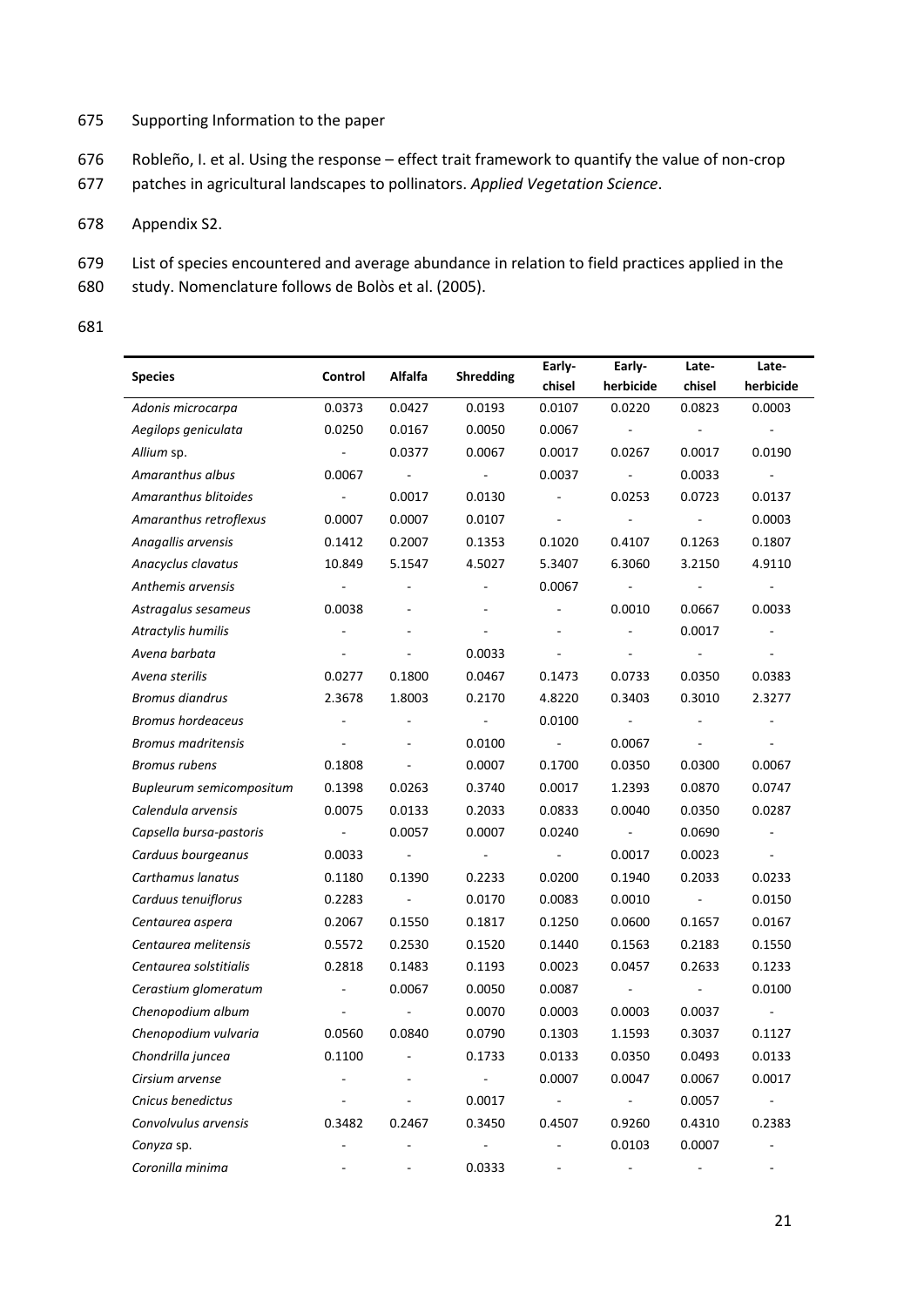| <b>Species</b><br>Alfalfa<br><b>Shredding</b><br>Control<br>herbicide<br>herbicide<br>chisel<br>chisel<br>0.2837<br>0.0133<br>Coronilla scorpioides<br>0.6158<br>0.0017<br>0.0270<br>0.0197<br>0.1443<br>0.0040<br>0.0017<br>0.0117<br>Crepis capilaris<br>÷,<br>÷,<br>0.0033<br>Crepis foetida<br>÷,<br>$\overline{\phantom{a}}$<br>$\frac{1}{2}$<br>Crepis pulchra<br>0.0783<br>0.1133<br>0.0867<br>0.0833<br>0.0667<br>0.0833<br>0.3433<br>0.0267<br>0.2600<br>0.0067<br>Crepis sancta<br>Crepis sp.<br>0.3243<br>1.9413<br>0.3020<br>0.9523<br>0.4117<br>0.8400<br>1.4577<br>Crepis vesicaria subsp.<br>2.0638<br>0.1530<br>1.7633<br>0.5700<br>0.5440<br>0.9950<br>1.9230<br>taraxacifolia<br>Crucianella angustifolia<br>0.0033<br>0.0117<br>$\overline{\phantom{a}}$<br>÷,<br>ä,<br>0.0017<br>0.0033<br>Crupina vulgaris<br>0.0037<br>$\blacksquare$<br>$\overline{\phantom{a}}$<br>Cynoglossum cheirifolium<br>0.1133<br>0.0003<br>0.0727<br>0.0233<br>0.0067<br>$\overline{\phantom{a}}$<br>ä,<br>Cynodon dactylon<br>0.1607<br>0.3617<br>1.2040<br>0.1600<br>0.2067<br>$\overline{\phantom{a}}$<br>Delphinium gracile<br>0.0017<br>$\overline{\phantom{a}}$<br>$\blacksquare$<br>0.0017<br>Desmazeria rigida<br>3.1910<br>Diplotaxis erucoides<br>2.2863<br>0.3317<br>2.1487<br>1.5520<br>3.6033<br>1.4823<br>Dipcadi serotinum<br>0.0167<br>$\overline{\phantom{a}}$<br>$\overline{\phantom{a}}$<br>$\overline{\phantom{a}}$<br>Echium plantagineum<br>0.0167<br>0.0100<br>$\overline{\phantom{a}}$<br>Echium vulgare<br>0.0500<br>0.0017<br>0.0217<br>Erodium ciconium<br>0.1083<br>0.3733<br>0.0100<br>0.0633<br>0.1737<br>0.0883<br>0.1123<br>0.0550<br>Erodium cicutarium<br>0.0667<br>0.0137<br>0.2493<br>0.0780<br>0.4320<br>Erodium malacoides<br>0.1590<br>0.0250<br>0.3943<br>0.1100<br>0.2710<br>0.5350<br>0.6517<br>Erucastrum narsturtiifolium<br>0.0337<br>0.0040<br>0.0167<br>0.4423<br>0.1083<br>0.0933<br>0.0743<br>0.2883<br>1.9170<br>1.2050<br>2.8500<br>1.6640<br>1.1100<br>1.3480<br>Eruca vesicaria<br>0.4917<br>0.0407<br>0.0613<br>0.0367<br>0.1613<br>0.0770<br>0.1603<br>Eryngium campestre<br>0.0017<br>Euphorbia exigua<br>0.0037<br>$\overline{\phantom{a}}$<br>$\overline{\phantom{a}}$<br>$\overline{\phantom{a}}$<br>$\overline{\phantom{a}}$<br>$\overline{\phantom{a}}$<br>Euphorbia falcata<br>0.0138<br>0.0083<br>0.0067<br>0.0020<br>0.0003<br>0.0123<br>$\overline{\phantom{a}}$<br>0.0017<br>Euphorbia helioscopia<br>0.0277<br>0.0060<br>÷,<br>Euphorbia segetalis<br>0.0033<br>$\blacksquare$<br>Euphorbia serrata<br>0.0817<br>0.1677<br>0.1260<br>0.1923<br>0.2333<br>0.0087<br>0.0223<br>0.4387<br>0.6163<br>0.0317<br>0.3393<br>Filago pyramidata<br>0.2547<br>0.2677<br>0.1567<br>Fumaria officinalis<br>0.2907<br>0.6117<br>0.1807<br>0.7617<br>0.2733<br>0.2610<br>0.1903<br>Fumaria parviflora<br>0.0627<br>0.0003<br>0.0333<br>0.0110<br>0.0117<br>0.0100<br>0.0117<br>0.0003<br>Galium aparine<br>0.0133<br>$\blacksquare$<br>$\overline{\phantom{a}}$<br>$\overline{\phantom{a}}$<br>$\frac{1}{2}$<br>$\overline{\phantom{a}}$<br>0.2370<br>Galium parisiense<br>1.0547<br>0.5613<br>0.1260<br>1.5793<br>0.3323<br>0.6397<br>0.4653<br>Galium tricornutum<br>0.2878<br>0.3237<br>0.0433<br>0.2950<br>0.1533<br>0.1487<br>0.0313<br>0.1117<br>0.0350<br>0.1520<br>0.0237<br>0.0143<br>0.0290<br>Geranium sp.<br>Glaucium corniculatum<br>0.0485<br>0.2803<br>0.1123<br>0.1353<br>0.1193<br>0.0493<br>0.0360 |  |  |        |        |       |       |
|---------------------------------------------------------------------------------------------------------------------------------------------------------------------------------------------------------------------------------------------------------------------------------------------------------------------------------------------------------------------------------------------------------------------------------------------------------------------------------------------------------------------------------------------------------------------------------------------------------------------------------------------------------------------------------------------------------------------------------------------------------------------------------------------------------------------------------------------------------------------------------------------------------------------------------------------------------------------------------------------------------------------------------------------------------------------------------------------------------------------------------------------------------------------------------------------------------------------------------------------------------------------------------------------------------------------------------------------------------------------------------------------------------------------------------------------------------------------------------------------------------------------------------------------------------------------------------------------------------------------------------------------------------------------------------------------------------------------------------------------------------------------------------------------------------------------------------------------------------------------------------------------------------------------------------------------------------------------------------------------------------------------------------------------------------------------------------------------------------------------------------------------------------------------------------------------------------------------------------------------------------------------------------------------------------------------------------------------------------------------------------------------------------------------------------------------------------------------------------------------------------------------------------------------------------------------------------------------------------------------------------------------------------------------------------------------------------------------------------------------------------------------------------------------------------------------------------------------------------------------------------------------------------------------------------------------------------------------------------------------------------------------------------------------------------------------------------------------------------------------------------------------------------------------------------------------------------------------------------------------------------------------------------------------------------------------------------------------------------------------------------------------------------------------------------------------------------------------------|--|--|--------|--------|-------|-------|
|                                                                                                                                                                                                                                                                                                                                                                                                                                                                                                                                                                                                                                                                                                                                                                                                                                                                                                                                                                                                                                                                                                                                                                                                                                                                                                                                                                                                                                                                                                                                                                                                                                                                                                                                                                                                                                                                                                                                                                                                                                                                                                                                                                                                                                                                                                                                                                                                                                                                                                                                                                                                                                                                                                                                                                                                                                                                                                                                                                                                                                                                                                                                                                                                                                                                                                                                                                                                                                                                           |  |  | Early- | Early- | Late- | Late- |
|                                                                                                                                                                                                                                                                                                                                                                                                                                                                                                                                                                                                                                                                                                                                                                                                                                                                                                                                                                                                                                                                                                                                                                                                                                                                                                                                                                                                                                                                                                                                                                                                                                                                                                                                                                                                                                                                                                                                                                                                                                                                                                                                                                                                                                                                                                                                                                                                                                                                                                                                                                                                                                                                                                                                                                                                                                                                                                                                                                                                                                                                                                                                                                                                                                                                                                                                                                                                                                                                           |  |  |        |        |       |       |
|                                                                                                                                                                                                                                                                                                                                                                                                                                                                                                                                                                                                                                                                                                                                                                                                                                                                                                                                                                                                                                                                                                                                                                                                                                                                                                                                                                                                                                                                                                                                                                                                                                                                                                                                                                                                                                                                                                                                                                                                                                                                                                                                                                                                                                                                                                                                                                                                                                                                                                                                                                                                                                                                                                                                                                                                                                                                                                                                                                                                                                                                                                                                                                                                                                                                                                                                                                                                                                                                           |  |  |        |        |       |       |
|                                                                                                                                                                                                                                                                                                                                                                                                                                                                                                                                                                                                                                                                                                                                                                                                                                                                                                                                                                                                                                                                                                                                                                                                                                                                                                                                                                                                                                                                                                                                                                                                                                                                                                                                                                                                                                                                                                                                                                                                                                                                                                                                                                                                                                                                                                                                                                                                                                                                                                                                                                                                                                                                                                                                                                                                                                                                                                                                                                                                                                                                                                                                                                                                                                                                                                                                                                                                                                                                           |  |  |        |        |       |       |
|                                                                                                                                                                                                                                                                                                                                                                                                                                                                                                                                                                                                                                                                                                                                                                                                                                                                                                                                                                                                                                                                                                                                                                                                                                                                                                                                                                                                                                                                                                                                                                                                                                                                                                                                                                                                                                                                                                                                                                                                                                                                                                                                                                                                                                                                                                                                                                                                                                                                                                                                                                                                                                                                                                                                                                                                                                                                                                                                                                                                                                                                                                                                                                                                                                                                                                                                                                                                                                                                           |  |  |        |        |       |       |
|                                                                                                                                                                                                                                                                                                                                                                                                                                                                                                                                                                                                                                                                                                                                                                                                                                                                                                                                                                                                                                                                                                                                                                                                                                                                                                                                                                                                                                                                                                                                                                                                                                                                                                                                                                                                                                                                                                                                                                                                                                                                                                                                                                                                                                                                                                                                                                                                                                                                                                                                                                                                                                                                                                                                                                                                                                                                                                                                                                                                                                                                                                                                                                                                                                                                                                                                                                                                                                                                           |  |  |        |        |       |       |
|                                                                                                                                                                                                                                                                                                                                                                                                                                                                                                                                                                                                                                                                                                                                                                                                                                                                                                                                                                                                                                                                                                                                                                                                                                                                                                                                                                                                                                                                                                                                                                                                                                                                                                                                                                                                                                                                                                                                                                                                                                                                                                                                                                                                                                                                                                                                                                                                                                                                                                                                                                                                                                                                                                                                                                                                                                                                                                                                                                                                                                                                                                                                                                                                                                                                                                                                                                                                                                                                           |  |  |        |        |       |       |
|                                                                                                                                                                                                                                                                                                                                                                                                                                                                                                                                                                                                                                                                                                                                                                                                                                                                                                                                                                                                                                                                                                                                                                                                                                                                                                                                                                                                                                                                                                                                                                                                                                                                                                                                                                                                                                                                                                                                                                                                                                                                                                                                                                                                                                                                                                                                                                                                                                                                                                                                                                                                                                                                                                                                                                                                                                                                                                                                                                                                                                                                                                                                                                                                                                                                                                                                                                                                                                                                           |  |  |        |        |       |       |
|                                                                                                                                                                                                                                                                                                                                                                                                                                                                                                                                                                                                                                                                                                                                                                                                                                                                                                                                                                                                                                                                                                                                                                                                                                                                                                                                                                                                                                                                                                                                                                                                                                                                                                                                                                                                                                                                                                                                                                                                                                                                                                                                                                                                                                                                                                                                                                                                                                                                                                                                                                                                                                                                                                                                                                                                                                                                                                                                                                                                                                                                                                                                                                                                                                                                                                                                                                                                                                                                           |  |  |        |        |       |       |
|                                                                                                                                                                                                                                                                                                                                                                                                                                                                                                                                                                                                                                                                                                                                                                                                                                                                                                                                                                                                                                                                                                                                                                                                                                                                                                                                                                                                                                                                                                                                                                                                                                                                                                                                                                                                                                                                                                                                                                                                                                                                                                                                                                                                                                                                                                                                                                                                                                                                                                                                                                                                                                                                                                                                                                                                                                                                                                                                                                                                                                                                                                                                                                                                                                                                                                                                                                                                                                                                           |  |  |        |        |       |       |
|                                                                                                                                                                                                                                                                                                                                                                                                                                                                                                                                                                                                                                                                                                                                                                                                                                                                                                                                                                                                                                                                                                                                                                                                                                                                                                                                                                                                                                                                                                                                                                                                                                                                                                                                                                                                                                                                                                                                                                                                                                                                                                                                                                                                                                                                                                                                                                                                                                                                                                                                                                                                                                                                                                                                                                                                                                                                                                                                                                                                                                                                                                                                                                                                                                                                                                                                                                                                                                                                           |  |  |        |        |       |       |
|                                                                                                                                                                                                                                                                                                                                                                                                                                                                                                                                                                                                                                                                                                                                                                                                                                                                                                                                                                                                                                                                                                                                                                                                                                                                                                                                                                                                                                                                                                                                                                                                                                                                                                                                                                                                                                                                                                                                                                                                                                                                                                                                                                                                                                                                                                                                                                                                                                                                                                                                                                                                                                                                                                                                                                                                                                                                                                                                                                                                                                                                                                                                                                                                                                                                                                                                                                                                                                                                           |  |  |        |        |       |       |
|                                                                                                                                                                                                                                                                                                                                                                                                                                                                                                                                                                                                                                                                                                                                                                                                                                                                                                                                                                                                                                                                                                                                                                                                                                                                                                                                                                                                                                                                                                                                                                                                                                                                                                                                                                                                                                                                                                                                                                                                                                                                                                                                                                                                                                                                                                                                                                                                                                                                                                                                                                                                                                                                                                                                                                                                                                                                                                                                                                                                                                                                                                                                                                                                                                                                                                                                                                                                                                                                           |  |  |        |        |       |       |
|                                                                                                                                                                                                                                                                                                                                                                                                                                                                                                                                                                                                                                                                                                                                                                                                                                                                                                                                                                                                                                                                                                                                                                                                                                                                                                                                                                                                                                                                                                                                                                                                                                                                                                                                                                                                                                                                                                                                                                                                                                                                                                                                                                                                                                                                                                                                                                                                                                                                                                                                                                                                                                                                                                                                                                                                                                                                                                                                                                                                                                                                                                                                                                                                                                                                                                                                                                                                                                                                           |  |  |        |        |       |       |
|                                                                                                                                                                                                                                                                                                                                                                                                                                                                                                                                                                                                                                                                                                                                                                                                                                                                                                                                                                                                                                                                                                                                                                                                                                                                                                                                                                                                                                                                                                                                                                                                                                                                                                                                                                                                                                                                                                                                                                                                                                                                                                                                                                                                                                                                                                                                                                                                                                                                                                                                                                                                                                                                                                                                                                                                                                                                                                                                                                                                                                                                                                                                                                                                                                                                                                                                                                                                                                                                           |  |  |        |        |       |       |
|                                                                                                                                                                                                                                                                                                                                                                                                                                                                                                                                                                                                                                                                                                                                                                                                                                                                                                                                                                                                                                                                                                                                                                                                                                                                                                                                                                                                                                                                                                                                                                                                                                                                                                                                                                                                                                                                                                                                                                                                                                                                                                                                                                                                                                                                                                                                                                                                                                                                                                                                                                                                                                                                                                                                                                                                                                                                                                                                                                                                                                                                                                                                                                                                                                                                                                                                                                                                                                                                           |  |  |        |        |       |       |
|                                                                                                                                                                                                                                                                                                                                                                                                                                                                                                                                                                                                                                                                                                                                                                                                                                                                                                                                                                                                                                                                                                                                                                                                                                                                                                                                                                                                                                                                                                                                                                                                                                                                                                                                                                                                                                                                                                                                                                                                                                                                                                                                                                                                                                                                                                                                                                                                                                                                                                                                                                                                                                                                                                                                                                                                                                                                                                                                                                                                                                                                                                                                                                                                                                                                                                                                                                                                                                                                           |  |  |        |        |       |       |
|                                                                                                                                                                                                                                                                                                                                                                                                                                                                                                                                                                                                                                                                                                                                                                                                                                                                                                                                                                                                                                                                                                                                                                                                                                                                                                                                                                                                                                                                                                                                                                                                                                                                                                                                                                                                                                                                                                                                                                                                                                                                                                                                                                                                                                                                                                                                                                                                                                                                                                                                                                                                                                                                                                                                                                                                                                                                                                                                                                                                                                                                                                                                                                                                                                                                                                                                                                                                                                                                           |  |  |        |        |       |       |
|                                                                                                                                                                                                                                                                                                                                                                                                                                                                                                                                                                                                                                                                                                                                                                                                                                                                                                                                                                                                                                                                                                                                                                                                                                                                                                                                                                                                                                                                                                                                                                                                                                                                                                                                                                                                                                                                                                                                                                                                                                                                                                                                                                                                                                                                                                                                                                                                                                                                                                                                                                                                                                                                                                                                                                                                                                                                                                                                                                                                                                                                                                                                                                                                                                                                                                                                                                                                                                                                           |  |  |        |        |       |       |
|                                                                                                                                                                                                                                                                                                                                                                                                                                                                                                                                                                                                                                                                                                                                                                                                                                                                                                                                                                                                                                                                                                                                                                                                                                                                                                                                                                                                                                                                                                                                                                                                                                                                                                                                                                                                                                                                                                                                                                                                                                                                                                                                                                                                                                                                                                                                                                                                                                                                                                                                                                                                                                                                                                                                                                                                                                                                                                                                                                                                                                                                                                                                                                                                                                                                                                                                                                                                                                                                           |  |  |        |        |       |       |
|                                                                                                                                                                                                                                                                                                                                                                                                                                                                                                                                                                                                                                                                                                                                                                                                                                                                                                                                                                                                                                                                                                                                                                                                                                                                                                                                                                                                                                                                                                                                                                                                                                                                                                                                                                                                                                                                                                                                                                                                                                                                                                                                                                                                                                                                                                                                                                                                                                                                                                                                                                                                                                                                                                                                                                                                                                                                                                                                                                                                                                                                                                                                                                                                                                                                                                                                                                                                                                                                           |  |  |        |        |       |       |
|                                                                                                                                                                                                                                                                                                                                                                                                                                                                                                                                                                                                                                                                                                                                                                                                                                                                                                                                                                                                                                                                                                                                                                                                                                                                                                                                                                                                                                                                                                                                                                                                                                                                                                                                                                                                                                                                                                                                                                                                                                                                                                                                                                                                                                                                                                                                                                                                                                                                                                                                                                                                                                                                                                                                                                                                                                                                                                                                                                                                                                                                                                                                                                                                                                                                                                                                                                                                                                                                           |  |  |        |        |       |       |
|                                                                                                                                                                                                                                                                                                                                                                                                                                                                                                                                                                                                                                                                                                                                                                                                                                                                                                                                                                                                                                                                                                                                                                                                                                                                                                                                                                                                                                                                                                                                                                                                                                                                                                                                                                                                                                                                                                                                                                                                                                                                                                                                                                                                                                                                                                                                                                                                                                                                                                                                                                                                                                                                                                                                                                                                                                                                                                                                                                                                                                                                                                                                                                                                                                                                                                                                                                                                                                                                           |  |  |        |        |       |       |
|                                                                                                                                                                                                                                                                                                                                                                                                                                                                                                                                                                                                                                                                                                                                                                                                                                                                                                                                                                                                                                                                                                                                                                                                                                                                                                                                                                                                                                                                                                                                                                                                                                                                                                                                                                                                                                                                                                                                                                                                                                                                                                                                                                                                                                                                                                                                                                                                                                                                                                                                                                                                                                                                                                                                                                                                                                                                                                                                                                                                                                                                                                                                                                                                                                                                                                                                                                                                                                                                           |  |  |        |        |       |       |
|                                                                                                                                                                                                                                                                                                                                                                                                                                                                                                                                                                                                                                                                                                                                                                                                                                                                                                                                                                                                                                                                                                                                                                                                                                                                                                                                                                                                                                                                                                                                                                                                                                                                                                                                                                                                                                                                                                                                                                                                                                                                                                                                                                                                                                                                                                                                                                                                                                                                                                                                                                                                                                                                                                                                                                                                                                                                                                                                                                                                                                                                                                                                                                                                                                                                                                                                                                                                                                                                           |  |  |        |        |       |       |
|                                                                                                                                                                                                                                                                                                                                                                                                                                                                                                                                                                                                                                                                                                                                                                                                                                                                                                                                                                                                                                                                                                                                                                                                                                                                                                                                                                                                                                                                                                                                                                                                                                                                                                                                                                                                                                                                                                                                                                                                                                                                                                                                                                                                                                                                                                                                                                                                                                                                                                                                                                                                                                                                                                                                                                                                                                                                                                                                                                                                                                                                                                                                                                                                                                                                                                                                                                                                                                                                           |  |  |        |        |       |       |
|                                                                                                                                                                                                                                                                                                                                                                                                                                                                                                                                                                                                                                                                                                                                                                                                                                                                                                                                                                                                                                                                                                                                                                                                                                                                                                                                                                                                                                                                                                                                                                                                                                                                                                                                                                                                                                                                                                                                                                                                                                                                                                                                                                                                                                                                                                                                                                                                                                                                                                                                                                                                                                                                                                                                                                                                                                                                                                                                                                                                                                                                                                                                                                                                                                                                                                                                                                                                                                                                           |  |  |        |        |       |       |
|                                                                                                                                                                                                                                                                                                                                                                                                                                                                                                                                                                                                                                                                                                                                                                                                                                                                                                                                                                                                                                                                                                                                                                                                                                                                                                                                                                                                                                                                                                                                                                                                                                                                                                                                                                                                                                                                                                                                                                                                                                                                                                                                                                                                                                                                                                                                                                                                                                                                                                                                                                                                                                                                                                                                                                                                                                                                                                                                                                                                                                                                                                                                                                                                                                                                                                                                                                                                                                                                           |  |  |        |        |       |       |
|                                                                                                                                                                                                                                                                                                                                                                                                                                                                                                                                                                                                                                                                                                                                                                                                                                                                                                                                                                                                                                                                                                                                                                                                                                                                                                                                                                                                                                                                                                                                                                                                                                                                                                                                                                                                                                                                                                                                                                                                                                                                                                                                                                                                                                                                                                                                                                                                                                                                                                                                                                                                                                                                                                                                                                                                                                                                                                                                                                                                                                                                                                                                                                                                                                                                                                                                                                                                                                                                           |  |  |        |        |       |       |
|                                                                                                                                                                                                                                                                                                                                                                                                                                                                                                                                                                                                                                                                                                                                                                                                                                                                                                                                                                                                                                                                                                                                                                                                                                                                                                                                                                                                                                                                                                                                                                                                                                                                                                                                                                                                                                                                                                                                                                                                                                                                                                                                                                                                                                                                                                                                                                                                                                                                                                                                                                                                                                                                                                                                                                                                                                                                                                                                                                                                                                                                                                                                                                                                                                                                                                                                                                                                                                                                           |  |  |        |        |       |       |
|                                                                                                                                                                                                                                                                                                                                                                                                                                                                                                                                                                                                                                                                                                                                                                                                                                                                                                                                                                                                                                                                                                                                                                                                                                                                                                                                                                                                                                                                                                                                                                                                                                                                                                                                                                                                                                                                                                                                                                                                                                                                                                                                                                                                                                                                                                                                                                                                                                                                                                                                                                                                                                                                                                                                                                                                                                                                                                                                                                                                                                                                                                                                                                                                                                                                                                                                                                                                                                                                           |  |  |        |        |       |       |
|                                                                                                                                                                                                                                                                                                                                                                                                                                                                                                                                                                                                                                                                                                                                                                                                                                                                                                                                                                                                                                                                                                                                                                                                                                                                                                                                                                                                                                                                                                                                                                                                                                                                                                                                                                                                                                                                                                                                                                                                                                                                                                                                                                                                                                                                                                                                                                                                                                                                                                                                                                                                                                                                                                                                                                                                                                                                                                                                                                                                                                                                                                                                                                                                                                                                                                                                                                                                                                                                           |  |  |        |        |       |       |
|                                                                                                                                                                                                                                                                                                                                                                                                                                                                                                                                                                                                                                                                                                                                                                                                                                                                                                                                                                                                                                                                                                                                                                                                                                                                                                                                                                                                                                                                                                                                                                                                                                                                                                                                                                                                                                                                                                                                                                                                                                                                                                                                                                                                                                                                                                                                                                                                                                                                                                                                                                                                                                                                                                                                                                                                                                                                                                                                                                                                                                                                                                                                                                                                                                                                                                                                                                                                                                                                           |  |  |        |        |       |       |
|                                                                                                                                                                                                                                                                                                                                                                                                                                                                                                                                                                                                                                                                                                                                                                                                                                                                                                                                                                                                                                                                                                                                                                                                                                                                                                                                                                                                                                                                                                                                                                                                                                                                                                                                                                                                                                                                                                                                                                                                                                                                                                                                                                                                                                                                                                                                                                                                                                                                                                                                                                                                                                                                                                                                                                                                                                                                                                                                                                                                                                                                                                                                                                                                                                                                                                                                                                                                                                                                           |  |  |        |        |       |       |
|                                                                                                                                                                                                                                                                                                                                                                                                                                                                                                                                                                                                                                                                                                                                                                                                                                                                                                                                                                                                                                                                                                                                                                                                                                                                                                                                                                                                                                                                                                                                                                                                                                                                                                                                                                                                                                                                                                                                                                                                                                                                                                                                                                                                                                                                                                                                                                                                                                                                                                                                                                                                                                                                                                                                                                                                                                                                                                                                                                                                                                                                                                                                                                                                                                                                                                                                                                                                                                                                           |  |  |        |        |       |       |
|                                                                                                                                                                                                                                                                                                                                                                                                                                                                                                                                                                                                                                                                                                                                                                                                                                                                                                                                                                                                                                                                                                                                                                                                                                                                                                                                                                                                                                                                                                                                                                                                                                                                                                                                                                                                                                                                                                                                                                                                                                                                                                                                                                                                                                                                                                                                                                                                                                                                                                                                                                                                                                                                                                                                                                                                                                                                                                                                                                                                                                                                                                                                                                                                                                                                                                                                                                                                                                                                           |  |  |        |        |       |       |
|                                                                                                                                                                                                                                                                                                                                                                                                                                                                                                                                                                                                                                                                                                                                                                                                                                                                                                                                                                                                                                                                                                                                                                                                                                                                                                                                                                                                                                                                                                                                                                                                                                                                                                                                                                                                                                                                                                                                                                                                                                                                                                                                                                                                                                                                                                                                                                                                                                                                                                                                                                                                                                                                                                                                                                                                                                                                                                                                                                                                                                                                                                                                                                                                                                                                                                                                                                                                                                                                           |  |  |        |        |       |       |
|                                                                                                                                                                                                                                                                                                                                                                                                                                                                                                                                                                                                                                                                                                                                                                                                                                                                                                                                                                                                                                                                                                                                                                                                                                                                                                                                                                                                                                                                                                                                                                                                                                                                                                                                                                                                                                                                                                                                                                                                                                                                                                                                                                                                                                                                                                                                                                                                                                                                                                                                                                                                                                                                                                                                                                                                                                                                                                                                                                                                                                                                                                                                                                                                                                                                                                                                                                                                                                                                           |  |  |        |        |       |       |
|                                                                                                                                                                                                                                                                                                                                                                                                                                                                                                                                                                                                                                                                                                                                                                                                                                                                                                                                                                                                                                                                                                                                                                                                                                                                                                                                                                                                                                                                                                                                                                                                                                                                                                                                                                                                                                                                                                                                                                                                                                                                                                                                                                                                                                                                                                                                                                                                                                                                                                                                                                                                                                                                                                                                                                                                                                                                                                                                                                                                                                                                                                                                                                                                                                                                                                                                                                                                                                                                           |  |  |        |        |       |       |
| Hedypnois cretica<br>0.0310<br>0.0043<br>0.3893<br>0.0117<br>0.0240<br>0.0437<br>0.0373                                                                                                                                                                                                                                                                                                                                                                                                                                                                                                                                                                                                                                                                                                                                                                                                                                                                                                                                                                                                                                                                                                                                                                                                                                                                                                                                                                                                                                                                                                                                                                                                                                                                                                                                                                                                                                                                                                                                                                                                                                                                                                                                                                                                                                                                                                                                                                                                                                                                                                                                                                                                                                                                                                                                                                                                                                                                                                                                                                                                                                                                                                                                                                                                                                                                                                                                                                                   |  |  |        |        |       |       |
| 0.0747<br>Heliotropium europaeum<br>0.0003<br>0.0037<br>0.0023<br>0.0043<br>0.0100<br>0.0187                                                                                                                                                                                                                                                                                                                                                                                                                                                                                                                                                                                                                                                                                                                                                                                                                                                                                                                                                                                                                                                                                                                                                                                                                                                                                                                                                                                                                                                                                                                                                                                                                                                                                                                                                                                                                                                                                                                                                                                                                                                                                                                                                                                                                                                                                                                                                                                                                                                                                                                                                                                                                                                                                                                                                                                                                                                                                                                                                                                                                                                                                                                                                                                                                                                                                                                                                                              |  |  |        |        |       |       |
| Herniaria hirsuta subsp.<br>0.6310<br>0.4880<br>0.6947<br>0.1940<br>0.3173<br>0.1633<br>0.9413<br>cinerea                                                                                                                                                                                                                                                                                                                                                                                                                                                                                                                                                                                                                                                                                                                                                                                                                                                                                                                                                                                                                                                                                                                                                                                                                                                                                                                                                                                                                                                                                                                                                                                                                                                                                                                                                                                                                                                                                                                                                                                                                                                                                                                                                                                                                                                                                                                                                                                                                                                                                                                                                                                                                                                                                                                                                                                                                                                                                                                                                                                                                                                                                                                                                                                                                                                                                                                                                                 |  |  |        |        |       |       |
| 0.0020<br>0.0033<br>0.0010<br>Hippocrepis ciliata                                                                                                                                                                                                                                                                                                                                                                                                                                                                                                                                                                                                                                                                                                                                                                                                                                                                                                                                                                                                                                                                                                                                                                                                                                                                                                                                                                                                                                                                                                                                                                                                                                                                                                                                                                                                                                                                                                                                                                                                                                                                                                                                                                                                                                                                                                                                                                                                                                                                                                                                                                                                                                                                                                                                                                                                                                                                                                                                                                                                                                                                                                                                                                                                                                                                                                                                                                                                                         |  |  |        |        |       |       |
| 0.0003<br>0.0023<br>Hippocrepis comosa<br>0.0185<br>0.0007<br>0.0100<br>0.0117                                                                                                                                                                                                                                                                                                                                                                                                                                                                                                                                                                                                                                                                                                                                                                                                                                                                                                                                                                                                                                                                                                                                                                                                                                                                                                                                                                                                                                                                                                                                                                                                                                                                                                                                                                                                                                                                                                                                                                                                                                                                                                                                                                                                                                                                                                                                                                                                                                                                                                                                                                                                                                                                                                                                                                                                                                                                                                                                                                                                                                                                                                                                                                                                                                                                                                                                                                                            |  |  |        |        |       |       |
| Hippocrepis multisiliquosa<br>0.0220<br>$\overline{\phantom{a}}$<br>$\blacksquare$<br>$\overline{\phantom{a}}$<br>$\overline{\phantom{m}}$<br>$\qquad \qquad \blacksquare$<br>$\qquad \qquad \blacksquare$                                                                                                                                                                                                                                                                                                                                                                                                                                                                                                                                                                                                                                                                                                                                                                                                                                                                                                                                                                                                                                                                                                                                                                                                                                                                                                                                                                                                                                                                                                                                                                                                                                                                                                                                                                                                                                                                                                                                                                                                                                                                                                                                                                                                                                                                                                                                                                                                                                                                                                                                                                                                                                                                                                                                                                                                                                                                                                                                                                                                                                                                                                                                                                                                                                                                |  |  |        |        |       |       |
| Hordeum murinum<br>0.0347<br>0.0390<br>0.1857<br>0.0220<br>0.0223<br>0.0470                                                                                                                                                                                                                                                                                                                                                                                                                                                                                                                                                                                                                                                                                                                                                                                                                                                                                                                                                                                                                                                                                                                                                                                                                                                                                                                                                                                                                                                                                                                                                                                                                                                                                                                                                                                                                                                                                                                                                                                                                                                                                                                                                                                                                                                                                                                                                                                                                                                                                                                                                                                                                                                                                                                                                                                                                                                                                                                                                                                                                                                                                                                                                                                                                                                                                                                                                                                               |  |  |        |        |       |       |
| Hordeum vulgare<br>0.0167<br>0.0333<br>0.0100<br>0.0167<br>0.0250                                                                                                                                                                                                                                                                                                                                                                                                                                                                                                                                                                                                                                                                                                                                                                                                                                                                                                                                                                                                                                                                                                                                                                                                                                                                                                                                                                                                                                                                                                                                                                                                                                                                                                                                                                                                                                                                                                                                                                                                                                                                                                                                                                                                                                                                                                                                                                                                                                                                                                                                                                                                                                                                                                                                                                                                                                                                                                                                                                                                                                                                                                                                                                                                                                                                                                                                                                                                         |  |  |        |        |       |       |
| 0.0017<br>Hypecoum procumbens<br>0.0050<br>0.0067<br>0.0003<br>$\sim$<br>$\blacksquare$<br>$\overline{\phantom{a}}$                                                                                                                                                                                                                                                                                                                                                                                                                                                                                                                                                                                                                                                                                                                                                                                                                                                                                                                                                                                                                                                                                                                                                                                                                                                                                                                                                                                                                                                                                                                                                                                                                                                                                                                                                                                                                                                                                                                                                                                                                                                                                                                                                                                                                                                                                                                                                                                                                                                                                                                                                                                                                                                                                                                                                                                                                                                                                                                                                                                                                                                                                                                                                                                                                                                                                                                                                       |  |  |        |        |       |       |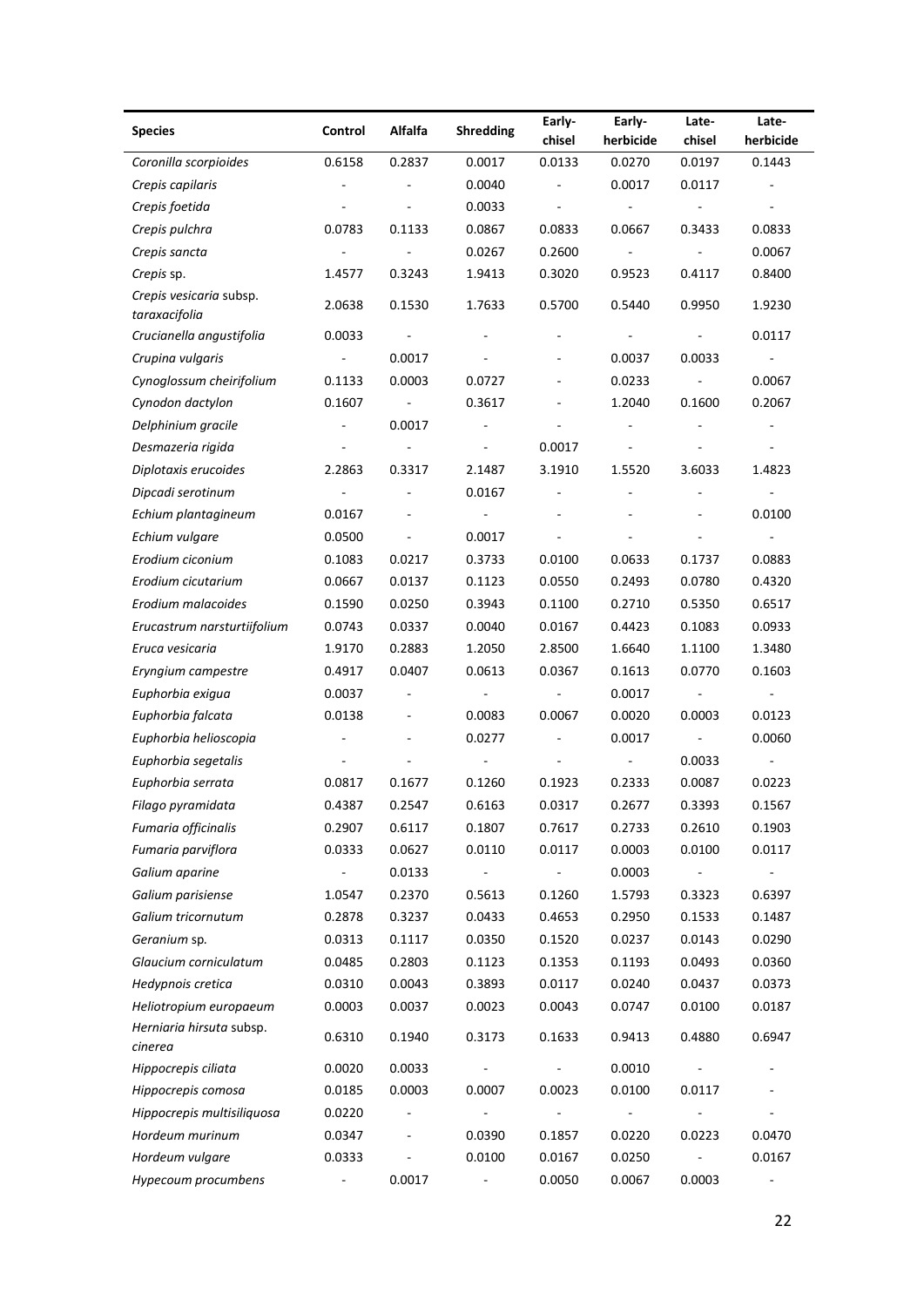| Alfalfa<br><b>Shredding</b><br><b>Species</b><br>Control<br>herbicide<br>herbicide<br>chisel<br>chisel<br>0.0033<br>0.0050<br>0.0650<br>0.5803<br>0.0070<br>Kochia scoparia<br>$\overline{\phantom{a}}$<br>$\blacksquare$<br>0.0833<br>0.0050<br>0.0250<br>0.0003<br>0.0983<br>0.0033<br>0.0083<br>Koeleria phleoides |        |
|-----------------------------------------------------------------------------------------------------------------------------------------------------------------------------------------------------------------------------------------------------------------------------------------------------------------------|--------|
|                                                                                                                                                                                                                                                                                                                       |        |
|                                                                                                                                                                                                                                                                                                                       |        |
|                                                                                                                                                                                                                                                                                                                       |        |
| Lactuca serriola<br>1.4362<br>0.1390<br>1.2793<br>0.5573<br>1.7237<br>1.5350<br>1.0553                                                                                                                                                                                                                                |        |
| 0.0070<br>Lamium amplexicaule<br>$\overline{\phantom{a}}$<br>$\blacksquare$<br>$\overline{\phantom{a}}$<br>$\overline{\phantom{a}}$<br>$\overline{\phantom{a}}$<br>$\overline{a}$                                                                                                                                     |        |
| Leontodon taraxacoides<br>0.0092<br>0.0167<br>0.0167<br>0.0100<br>0.0133<br>$\overline{\phantom{a}}$<br>$\overline{\phantom{a}}$                                                                                                                                                                                      |        |
| Linaria micrantha<br>0.0037<br>0.0013<br>0.0287<br>0.0087<br>0.0200<br>0.0037<br>0.0040                                                                                                                                                                                                                               |        |
| 0.0033<br>Linum strictum                                                                                                                                                                                                                                                                                              |        |
| 0.0010<br>Lithospermum arvense<br>$\blacksquare$<br>$\overline{\phantom{a}}$                                                                                                                                                                                                                                          |        |
| 5.7407<br>2.4338<br>6.1990<br>3.3557<br>3.3367<br>2.8683<br>Lolium rigidum<br>3.9578                                                                                                                                                                                                                                  |        |
| Malcolmia africana<br>0.0770<br>0.3827<br>0.2273<br>0.1483<br>0.0217<br>0.0430<br>0.1423                                                                                                                                                                                                                              |        |
| 0.5007<br>0.0233<br>0.6650<br>0.7967<br>Malva sylvestris<br>0.0333<br>0.1333                                                                                                                                                                                                                                          |        |
| 0.0067<br>Marrubium vulgare<br>0.0067<br>0.0767<br>0.0700<br>0.0100<br>$\blacksquare$                                                                                                                                                                                                                                 |        |
| Matricaria chamomilla<br>0.0100<br>$\blacksquare$                                                                                                                                                                                                                                                                     |        |
| 0.0100<br>Medicago orbicularis<br>×.<br>$\overline{\phantom{a}}$<br>$\sim$                                                                                                                                                                                                                                            |        |
| 0.0070<br>0.0003<br>0.0003<br>0.0033<br>Medicago sativa<br>0.0170                                                                                                                                                                                                                                                     |        |
| 0.0067<br>Medicago tribuloides<br>$\blacksquare$<br>$\overline{\phantom{a}}$<br>$\overline{\phantom{a}}$<br>$\overline{\phantom{a}}$                                                                                                                                                                                  |        |
| Muscari comosum<br>0.0050<br>0.0033<br>0.0133<br>0.0277<br>$\overline{\phantom{a}}$                                                                                                                                                                                                                                   |        |
| 0.0010<br>0.0100<br>0.0017<br>0.0017<br>Muscari neglectum<br>$\overline{\phantom{a}}$<br>$\overline{\phantom{a}}$                                                                                                                                                                                                     |        |
| 0.0033<br>Nigella damascena<br>$\overline{\phantom{a}}$<br>$\overline{\phantom{a}}$<br>$\overline{\phantom{a}}$<br>$\sim$                                                                                                                                                                                             |        |
| 0.2068<br>0.0017<br>0.0613<br>0.0050<br>0.1970<br>0.0200<br>Pallenis spinosa<br>0.0733                                                                                                                                                                                                                                |        |
| 0.3203<br>0.2483<br>0.0207<br>0.2060<br>Papaver hybridum<br>0.1673<br>0.2570<br>0.0200                                                                                                                                                                                                                                |        |
| Papaver rhoeas<br>9.8872<br>12.3873<br>12.1477<br>5.3693<br>9.3210<br>2.8747<br>7.5267                                                                                                                                                                                                                                |        |
| Picris echioides<br>0.0067<br>0.0100<br>0.0017<br>÷,<br>÷                                                                                                                                                                                                                                                             |        |
| Plantago afra<br>0.0060<br>$\overline{\phantom{a}}$<br>$\overline{\phantom{a}}$<br>$\overline{\phantom{a}}$                                                                                                                                                                                                           |        |
| 0.0927<br>0.0067<br>0.0100<br>Plantago albicans<br>0.0050<br>0.0150                                                                                                                                                                                                                                                   |        |
| 0.0067<br>0.0100<br>0.0010<br>Plantago coronopus<br>0.0167<br>$\overline{\phantom{a}}$<br>÷                                                                                                                                                                                                                           |        |
| Plantago lagopus<br>0.2970<br>0.5267<br>0.0290<br>0.1580<br>0.2080<br>0.0890                                                                                                                                                                                                                                          |        |
| Plantago lanceolata<br>0.0150<br>0.0103<br>0.0013<br>0.0373<br>0.0743<br>0.0150                                                                                                                                                                                                                                       |        |
| 0.0037<br>0.0003<br>0.0100<br>0.0233<br>Platycapnos spicata<br>$\overline{\phantom{a}}$<br>$\overline{\phantom{a}}$                                                                                                                                                                                                   |        |
| 0.0010<br>0.0040<br>0.0007<br>0.0247<br>0.0017<br>Polygonum aviculare<br>0.0230<br>0.0003                                                                                                                                                                                                                             |        |
| 0.0167<br>Rapistrum rugosum<br>$\blacksquare$<br>$\overline{\phantom{a}}$<br>$\overline{\phantom{a}}$<br>$\overline{\phantom{a}}$                                                                                                                                                                                     |        |
| 0.0133<br>Reseda lutea<br>0.0925<br>0.0433<br>0.1567<br>0.1790<br>0.0133<br>0.1533                                                                                                                                                                                                                                    |        |
| 0.0203<br>Reseda phyteuma<br>0.0200<br>0.0367<br>0.1400<br>0.0067<br>0.2153<br>0.0083                                                                                                                                                                                                                                 |        |
| Retama spherocarpa<br>0.0100<br>0.0033<br>$\blacksquare$<br>$\overline{\phantom{a}}$<br>$\overline{\phantom{a}}$<br>$\overline{\phantom{a}}$<br>$\overline{\phantom{a}}$                                                                                                                                              |        |
| Roemeria hybrida<br>0.0407<br>0.0490<br>0.0703<br>0.0257<br>0.0593<br>0.0783<br>0.0770                                                                                                                                                                                                                                |        |
| Salsola kali<br>0.1530<br>2.6260<br>3.0133<br>0.0263<br>0.0278<br>0.1203<br>0.1657                                                                                                                                                                                                                                    |        |
| Salsola vermiculata<br>0.0667<br>$\blacksquare$                                                                                                                                                                                                                                                                       |        |
| 0.0003<br>Santolina chamaecyparissus<br>0.0500<br>$\blacksquare$                                                                                                                                                                                                                                                      |        |
| Sanguisorba minor<br>0.0033<br>$\overline{\phantom{a}}$<br>$\overline{\phantom{a}}$<br>$\overline{\phantom{a}}$<br>$\qquad \qquad \blacksquare$                                                                                                                                                                       |        |
| Scabiosa stellata<br>0.0017<br>0.0033<br>$\overline{\phantom{a}}$                                                                                                                                                                                                                                                     |        |
| Scorzonera hispanica<br>0.0167<br>$\overline{\phantom{a}}$<br>$\blacksquare$<br>$\overline{\phantom{a}}$<br>$\overline{\phantom{a}}$                                                                                                                                                                                  |        |
| Scorzonera laciniata<br>0.7583<br>0.0477<br>0.3487<br>0.2580<br>0.2890<br>0.4873<br>0.3933                                                                                                                                                                                                                            |        |
| Senecio vulgaris<br>0.0050<br>0.0133<br>0.0100<br>0.0103<br>0.0287<br>0.0440<br>0.0147                                                                                                                                                                                                                                |        |
| Seseli tortuosum<br>0.3577<br>0.0007<br>0.4960<br>0.3983<br>0.1000<br>0.1873<br>$\blacksquare$                                                                                                                                                                                                                        |        |
| Silybum marianum<br>0.5948<br>0.1090<br>0.3867<br>0.0017<br>0.0333<br>0.0267<br>0.1300                                                                                                                                                                                                                                |        |
|                                                                                                                                                                                                                                                                                                                       | 0.2347 |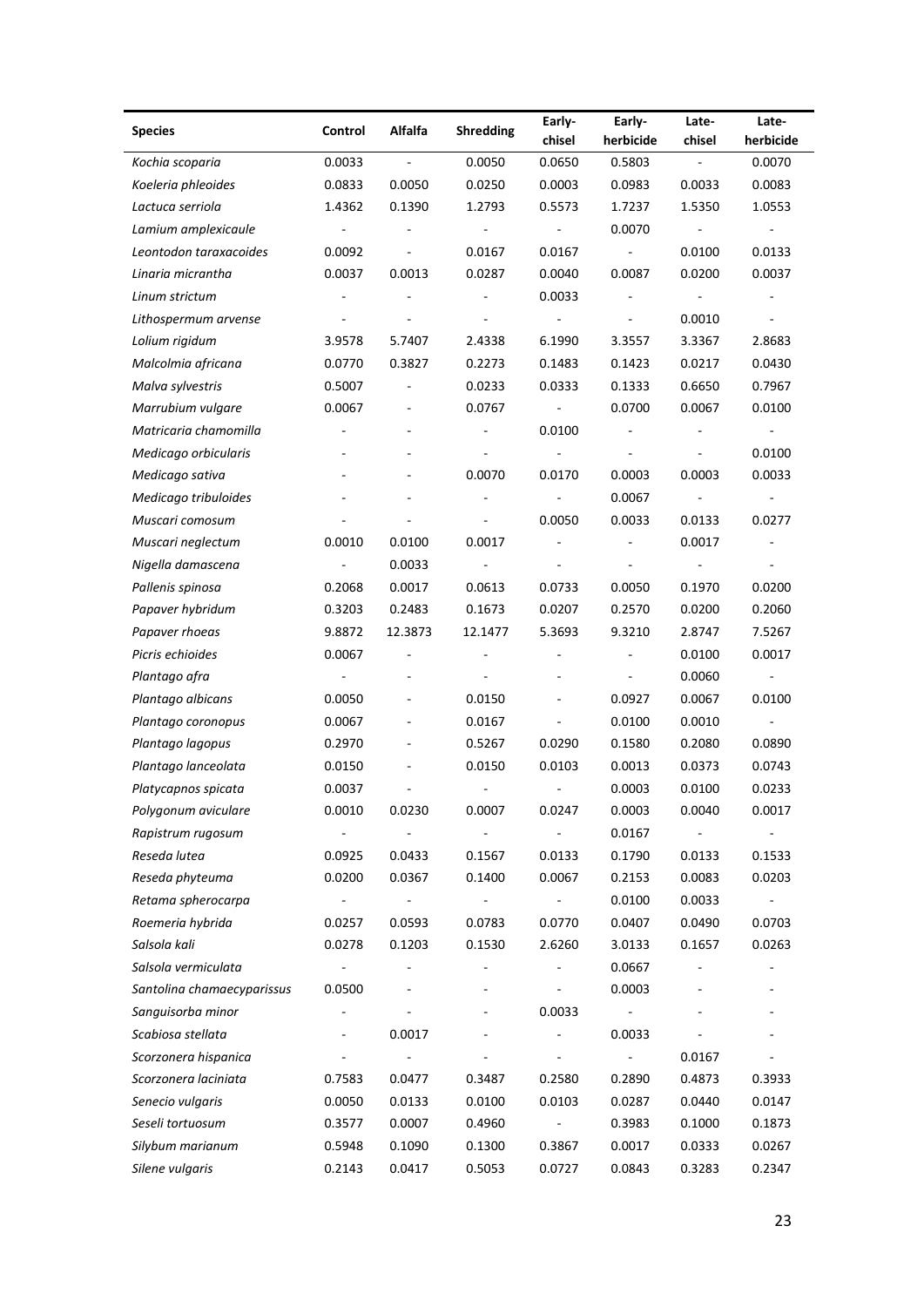|                         |                          |                          |                          | Early- | Early-    | Late-                    | Late-     |
|-------------------------|--------------------------|--------------------------|--------------------------|--------|-----------|--------------------------|-----------|
| <b>Species</b>          | Control                  | Alfalfa                  | <b>Shredding</b>         | chisel | herbicide | chisel                   | herbicide |
| Sisymbrium crassifolium | 0.0500                   |                          | 0.0500                   |        |           |                          | 0.0907    |
| Sisymbrium irio         |                          |                          |                          | ÷      | 0.1000    | 0.0133                   |           |
| Sisymbrium orientale    | 0.0333                   |                          | 0.0333                   |        | 0.2667    | 0.0100                   | 0.0367    |
| Sisymbrium runcinatum   | 0.0173                   | 0.1283                   | 0.0223                   | 0.1267 | 0.3203    | 0.0700                   | 0.0183    |
| Sonchus asper           | 0.0887                   | 0.0350                   | 0.1310                   | 0.0567 | 0.1883    | 0.1477                   | 0.0903    |
| Sonchus oleraceus       | 2.3985                   | 0.6067                   | 2.9463                   | 2.4343 | 1.8507    | 1.7583                   | 2.4733    |
| Sonchus tenerrimus      | 0.0700                   | 0.0533                   | 0.0967                   | 0.0183 | 0.2340    | 0.1597                   | 0.0813    |
| Spergularia diandra     |                          |                          | 0.0167                   |        |           |                          |           |
| Stellaria media         |                          |                          |                          |        |           | 0.0003                   |           |
| Tragopogon dubium       | ٠                        | 0.0067                   | 0.0067                   |        |           |                          |           |
| Trigonella mospeliaca   | 0.0920                   |                          |                          | 0.0023 | 0.0003    | 0.0183                   | 0.0057    |
| Veronica hederifolia    | 0.0067                   | 0.0257                   |                          | 0.1000 |           | 0.0117                   | 0.0033    |
| Verbena officinalis     | $\overline{\phantom{a}}$ |                          | ۰                        |        | 0.0233    | $\overline{\phantom{a}}$ |           |
| Veronica polita         |                          | 0.0067                   | $\overline{\phantom{0}}$ | 0.0067 | ÷,        | 0.0667                   | ٠         |
| Verbascum thapsus       |                          | $\overline{\phantom{a}}$ | ٠                        |        |           | $\overline{\phantom{a}}$ | 0.0833    |
| Vicia peregrina         |                          | 0.0017                   |                          |        |           | ۰                        | 0.0100    |
| Vulpia ciliata          |                          | 0.0017                   |                          |        |           |                          | 0.0033    |

683

684

685

686

687

688

689

690

691

692

693

694

695

696

697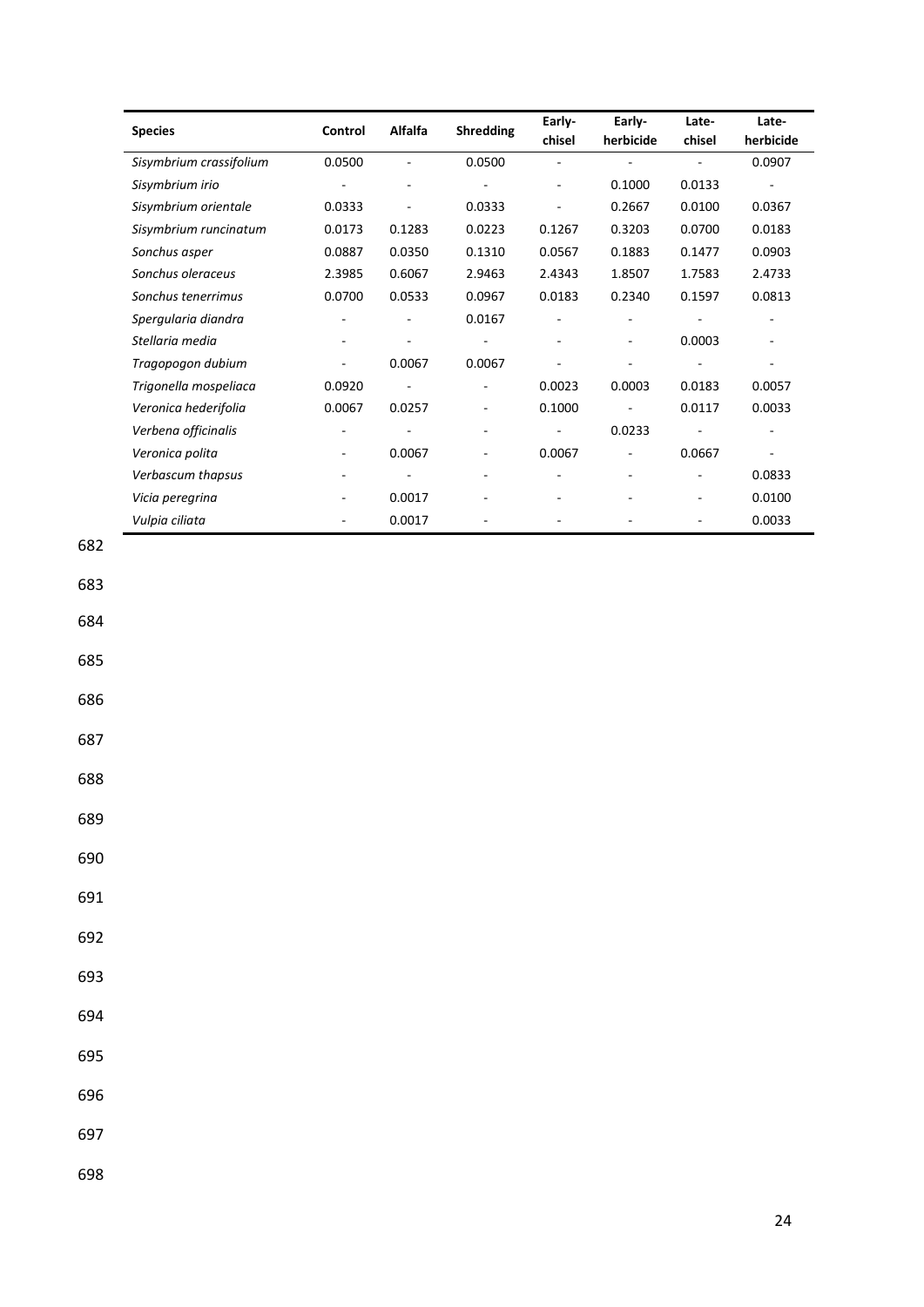- 699 Supporting Information to the paper
- 700 Robleño, I. et al. Using the response effect trait framework to quantify the value of non-crop
- 701 patches in agricultural landscapes to pollinators. *Applied Vegetation Science*.
- 702 Appendix S3.
- 703 Summary of plant response and effect traits used in the analysis.

| <b>Response Traits</b> | <b>Categories</b>                                                                                        | Source* | <b>Effect traits</b>      | <b>Categories</b>                                                    | Source* |
|------------------------|----------------------------------------------------------------------------------------------------------|---------|---------------------------|----------------------------------------------------------------------|---------|
| <b>Growth form</b>     | Annual forbs<br>Perennial forbs<br>Annual graminoids<br>Perennial graminoids<br>Legumes<br><b>Shrubs</b> | a       | <b>Flower shape</b>       | Anemophilous corolla<br>Open entomophilous<br>Tubular<br>Zygomorphic | a       |
| Seed dispersal         | Anemochory<br>Autochory<br>Zoochory<br>Unassisted                                                        | b       | <b>Flower colour</b>      | Purple<br>Blue<br>Yellow<br>White<br>Other colour                    | a       |
| Average height         | continuous                                                                                               | a       |                           | (greenish-brownish)                                                  |         |
| <b>SLA</b>             | continuous                                                                                               | c       |                           |                                                                      |         |
| <b>Flowering onset</b> | $1 - 12$                                                                                                 | a       | <b>Flowering duration</b> | $1 - 12$                                                             | a       |

<sup>704</sup>  $\sqrt{704}$  Average height (cm); SLA (mm<sup>2</sup> mg-<sup>1</sup>); Flowering onset/duration (month)

705 \*(a) de Bolòs O., Vigo J., Masalles R.M., & Ninot J.M. 2005. *Flora Manual Dels Països Catalans*, 2nd ed. Pòrtic, 706 Barcelona.

707 \*(b) Kleyer, M., Bekker, R.M., Knevel, I.C., Bakker, J.P., Thompson, K., Sonnenschein, M., Poschlod, P., Van 708 Groenendael, J.M., Klimes, L., (…) & Peco, B. 2008. The LEDA Traitbase: A database of life-history traits of the 709 Northwest European flora. *Journal of Ecology* 96: 1266–1274.

710 \*(c) Kattge, J., Díaz, S., Lavorel, S., Prentice, I.C., Leadley, P., Bönisch, G., Garnier, E., Westoby, M., Reich, P.B., (…) & 711 Wirth, C. 2011. TRY - a global database of plant traits. *Global Change Biology* 17: 2905–2935.

- 712
- 713
- 714
- 715
- 716
- 717
- 718
- 719
- 720
- 
- 721
- 722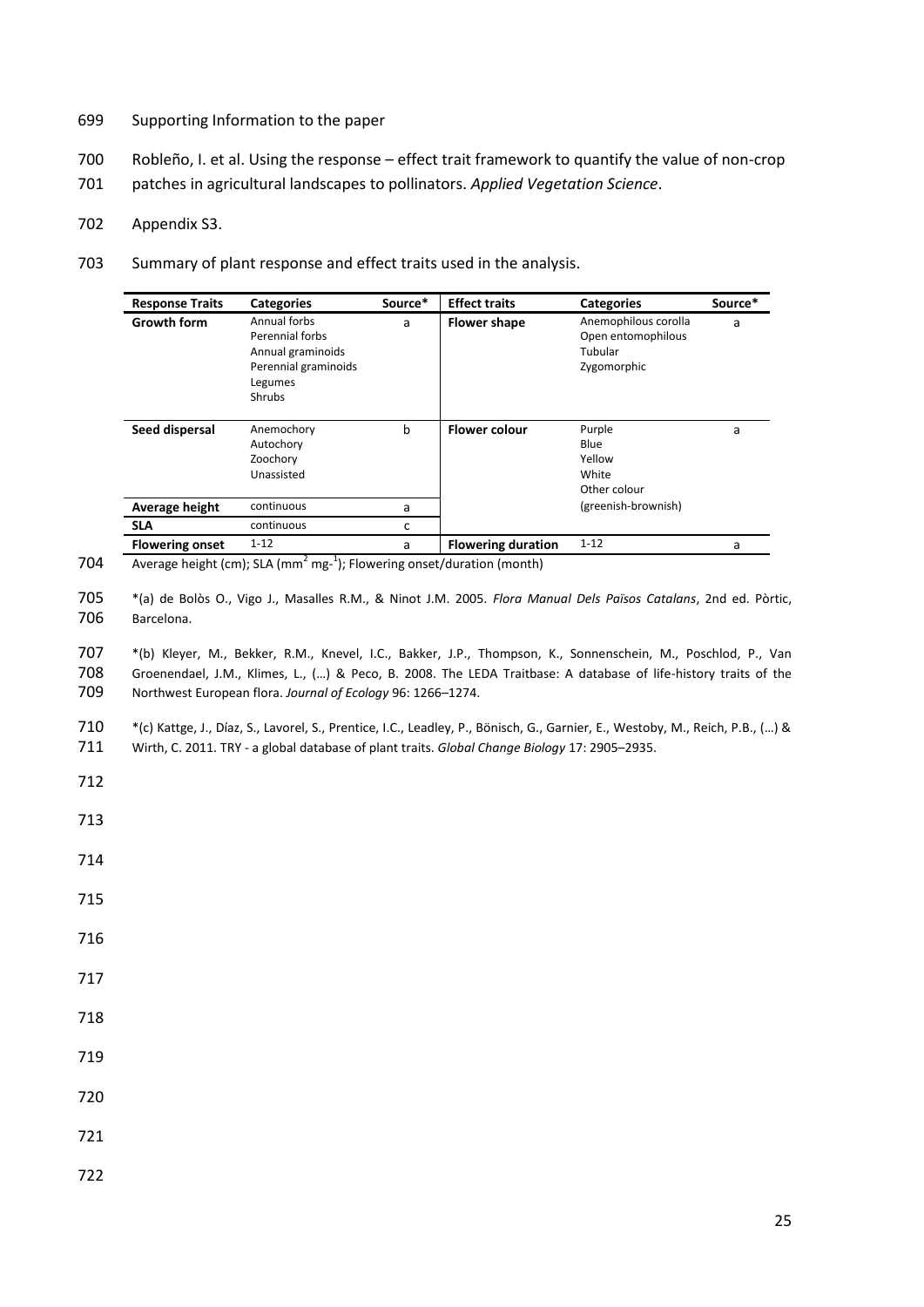- Supporting Information to the paper
- Robleño, I. et al. Using the response effect trait framework to quantify the value of non-crop
- patches in agricultural landscapes to pollinators. *Applied Vegetation Science*.
- Appendix S4.
- 727 Summary of the mean species richness, Shannon diversity index (H) and functional diversity
- 728 index (Rao) (±S.E.) per field treatment.

|     | Management      | Richness   | Н                                                                            | FD (Rao)        |
|-----|-----------------|------------|------------------------------------------------------------------------------|-----------------|
|     | Alfalfa         | $19 \pm 4$ | $5.3 \pm 1.4$                                                                | $1.73\pm0.19$   |
|     | Early chisel    | $21 \pm 4$ | $6.5 \pm 1.4$                                                                | $1.89 \pm 0.18$ |
|     | Late chisel     | $14\pm3$   | $5.3 \pm 1.2$                                                                | $1.99 \pm 0.14$ |
|     | Early herbicide | $22 \pm 4$ | $7.9 \pm 1.8$                                                                | $2.08\pm0.14$   |
|     | Late herbicide  | $16\pm2$   | $5.3 \pm 1.6$                                                                | $1.94 \pm 0.18$ |
|     | Shredding       | $21 \pm 5$ | $7.9 \pm 3$                                                                  | $1.95\pm0.18$   |
|     | Control         | $21\pm4$   | $7.3\pm2.1$                                                                  | $1.96\pm0.18$   |
| 729 |                 |            | Not significant differences in post-hoc Tukey test results from LMM analysis |                 |
|     |                 |            |                                                                              |                 |
| 730 |                 |            |                                                                              |                 |
|     |                 |            |                                                                              |                 |
| 731 |                 |            |                                                                              |                 |
|     |                 |            |                                                                              |                 |
| 732 |                 |            |                                                                              |                 |
|     |                 |            |                                                                              |                 |
|     |                 |            |                                                                              |                 |
| 733 |                 |            |                                                                              |                 |
|     |                 |            |                                                                              |                 |
| 734 |                 |            |                                                                              |                 |
|     |                 |            |                                                                              |                 |
| 735 |                 |            |                                                                              |                 |
|     |                 |            |                                                                              |                 |
| 736 |                 |            |                                                                              |                 |
|     |                 |            |                                                                              |                 |
| 737 |                 |            |                                                                              |                 |
|     |                 |            |                                                                              |                 |
| 738 |                 |            |                                                                              |                 |
|     |                 |            |                                                                              |                 |
|     |                 |            |                                                                              |                 |
|     |                 |            |                                                                              |                 |
|     |                 |            |                                                                              |                 |
| 740 |                 |            |                                                                              |                 |
|     |                 |            |                                                                              |                 |
| 741 |                 |            |                                                                              |                 |
|     |                 |            |                                                                              |                 |
|     |                 |            |                                                                              |                 |
|     |                 |            |                                                                              |                 |
|     |                 |            |                                                                              |                 |
|     |                 |            |                                                                              |                 |
| 744 |                 |            |                                                                              |                 |
|     |                 |            |                                                                              |                 |
|     |                 |            |                                                                              |                 |
|     |                 |            |                                                                              |                 |
|     |                 |            |                                                                              |                 |
| 746 |                 |            |                                                                              |                 |
|     |                 |            |                                                                              |                 |
| 747 |                 |            |                                                                              |                 |